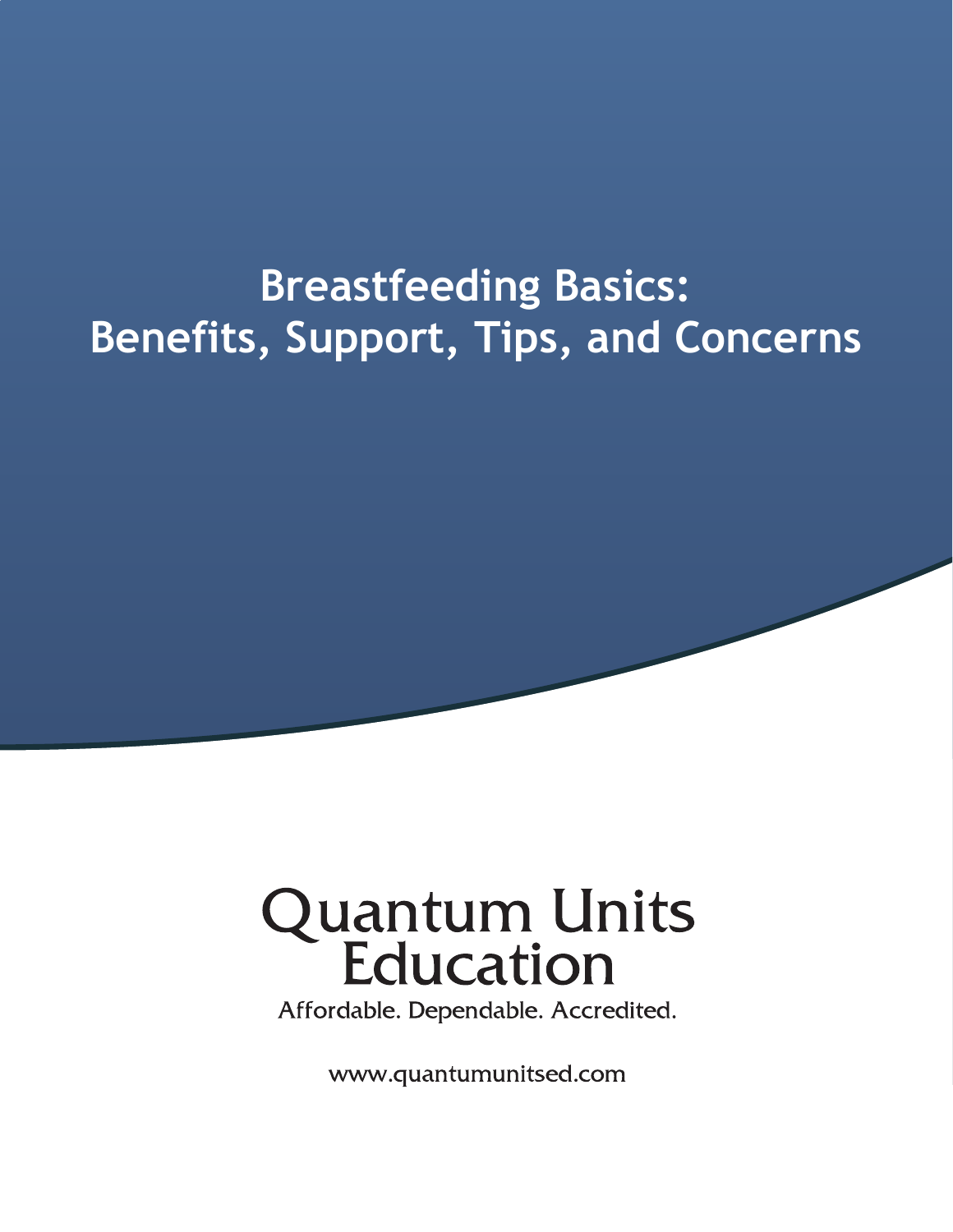# CHAPTER 3: BREASTFEEDING

Breast milk is the optimal food for infants. A mother's breast milk has the perfect combination of nutrients needed for her infant's growth and development. The American Academy of Pediatrics (AAP), American College of Obstetricians and Gynecologists, American Academy of Family Physicians, American Dietetic Association, and World Health Organization are some of the major health organizations that recommend exclusive breastfeeding for the first 6 months of life.<sup>1, 2, 3, 4, 5</sup> Breastfeeding rates are rising in the United States; in 2004, 70.3 percent of new mothers reported initiating breastfeeding their infants and 36.2 percent reported breastfeeding at 6 months.<sup>6</sup> Healthy People 2010 established a goal for 75 percent of mothers to initiate breastfeeding, 50 percent to breastfeed at 6 months, and 25 percent to breastfeed at 12 months.7

Breastfeeding helps to establish a secure and loving relationship between the mother and her infant and offers many other positive benefits. For these reasons, breastfeeding should be actively promoted and supported as the most desirable method of infant feeding.

This chapter provides information on the benefits of breastfeeding; factors affecting the decision to initiate or continue breastfeeding; methods to support breastfeeding mothers; the basics of breastfeeding; practical breastfeeding techniques and tips; planning for time away from the infant; common concerns; and use of cigarettes, alcohol, other drugs, and certain beverages while breastfeeding. Counseling points related to the information presented in this chapter are found in Chapter 8, pages 159–164.

# Benefits of Breastfeeding

*For the infant, breast milk or breastfeeding:*

Provides the right balance of nutrients to support the infant's growth and development. These nutrients are provided in a form that is easy to digest and absorb. Breast milk

composition changes over time to meet the infant's changing nutritional needs. Breast milk is designed to perfectly meet the needs of the human infant;

- Is sanitary and at the right temperature all the time;
- **Provides skin-to-skin contact that is** important for making the infant feel secure and loved;
- Contains "bioactive factors" that protect against infections.8 These factors include secretory IgA, lactoferrin, lysozyme, cytokines, growth factors, enzymes, and nucleotides. Antibodies from the mother help provide immunity which is important because the part of the infant's immune system that secretes antibodies does not mature for several months after birth;
- Appears to reduce the risk of developing gastrointestinal diseases, respiratory diseases, and otitis media (ear infections); $9,10$
- May be associated with higher cognitive development scores;<sup>11,12</sup>
- May protect an infant against food allergies; $13$
- May have a protective effect against obesity in children;<sup>14</sup> and
- Is always available when the mother and infant are together.

#### *For the mother, breastfeeding:*

- Allows for quicker recovery from childbirth by helping the uterus to return to its prepregnant size sooner;
- Suppresses ovulation for many women.<sup>15</sup> However, to assure that pregnancy is prevented in the postpartum period, alternate forms of birth control should be used;
- May be protective against breast cancer and ovarian cancer;<sup>15</sup>
- May have an effect on weight loss after childbirth in some women;
- Is less expensive, more convenient, and requires no time for preparation (e.g., no sterilization and preparation of bottles is required); and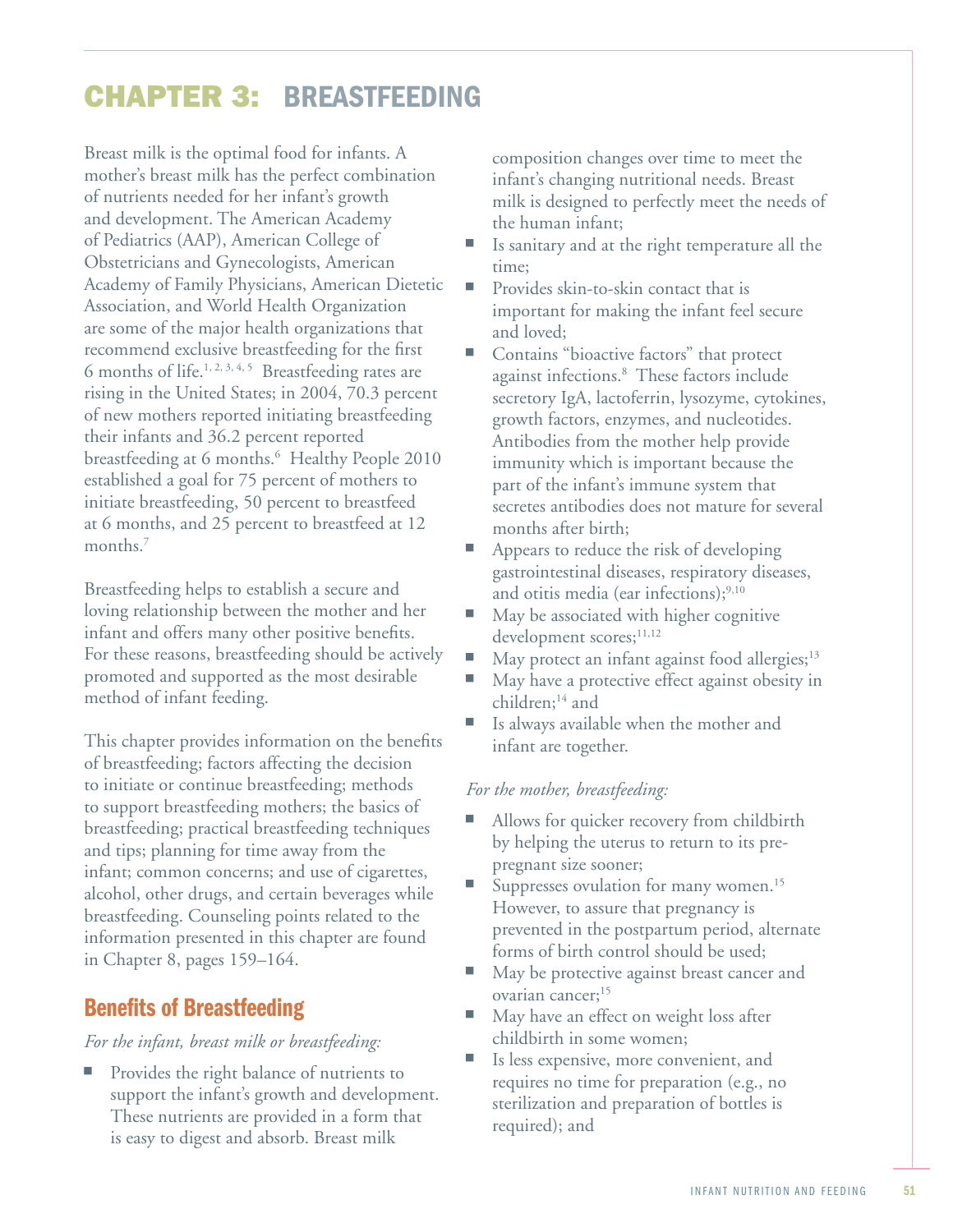Stimulates the release of the hormone prolactin that brings a sense of relaxation and well-being to the mother.

The AAP recommends that breastfeeding be continued for the first year and as long as it is mutually desired by both the mother and child.<sup>1</sup> Breastfeeding provides significant benefits even if a mother breastfeeds for a limited time. Women should be encouraged to breastfeed even for a short period; however, exclusive and extended breastfeeding confers the greatest benefits.

# Factors Affecting the Decision To Initiate or Continue Breastfeeding

Several factors have been identified as having a significant impact on a mother's decision to initiate or continue breastfeeding. These include the attitudes of healthcare providers; the mother's support network that may include fathers/ partners, family members, and/or friends; hospital practices such as providing infant formula to newborns; a mother's personal experience; and workplace environment.

Mothers typically know that breastfeeding is the best way to feed their infants. However, mothers may not know about the personal health benefits associated with breastfeeding. Some mothers are challenged with combining breastfeeding and other competing demands and may focus on the barriers to breastfeeding rather than the benefits. Exploring both the benefits and barriers is an effective way to counsel a new mother. Research has shown that the common barriers to breastfeeding are embarrassment, lack of social support, lack of time, and competing demands on the mother.<sup>16</sup>

**Embarrassment** is the primary barrier for women of all backgrounds and in all regions of the country. Strategies to address embarrassment include teaching mothers how to breastfeed discretely, providing the opportunity to discuss mothers' concerns, and reassuring mothers they are doing something good for their infant.

**Lack of social support** has a major influence on the decision to breastfeed and on the duration of breastfeeding. Family and friends are often not aware of the importance of breastfeeding and how to be involved in the care and nurturing of a breastfed infant. Mothers should be encouraged to talk with their family and friends about breastfeeding and to invite them to attend prenatal classes to learn more about breastfeeding.

**Time and competing demands** are a reality of life and new mothers can benefit from information on how breastfeeding can be successfully combined with other commitments in their busy lives.

# Methods To Support Breastfeeding Mothers in Your Program

Breastfeeding mothers benefit from education, support, and encouragement. Appropriate, accurate instruction and support can help women breastfeed successfully. Some methods to support breastfeeding mothers in your clinic or program site include the following:

- Make a place or room available for mothers to breastfeed their infants when visiting a clinic or program site.
- Offer all breastfeeding mothers a list of professional and peer resources (e.g., WIC clinic breastfeeding coordinator, WIC peer counselors, public health nurses, breastfeeding mothers group, etc.) to contact for ongoing encouragement, information, breast pumps, and assistance.
- **•** Display culturally appropriate posters and materials on breastfeeding in the clinic or program site (do not display infant formula and materials with infant formula brand names and logos).
- Demonstrate positive attitudes towards breastfeeding and deliver positive and supportive messages about breastfeeding.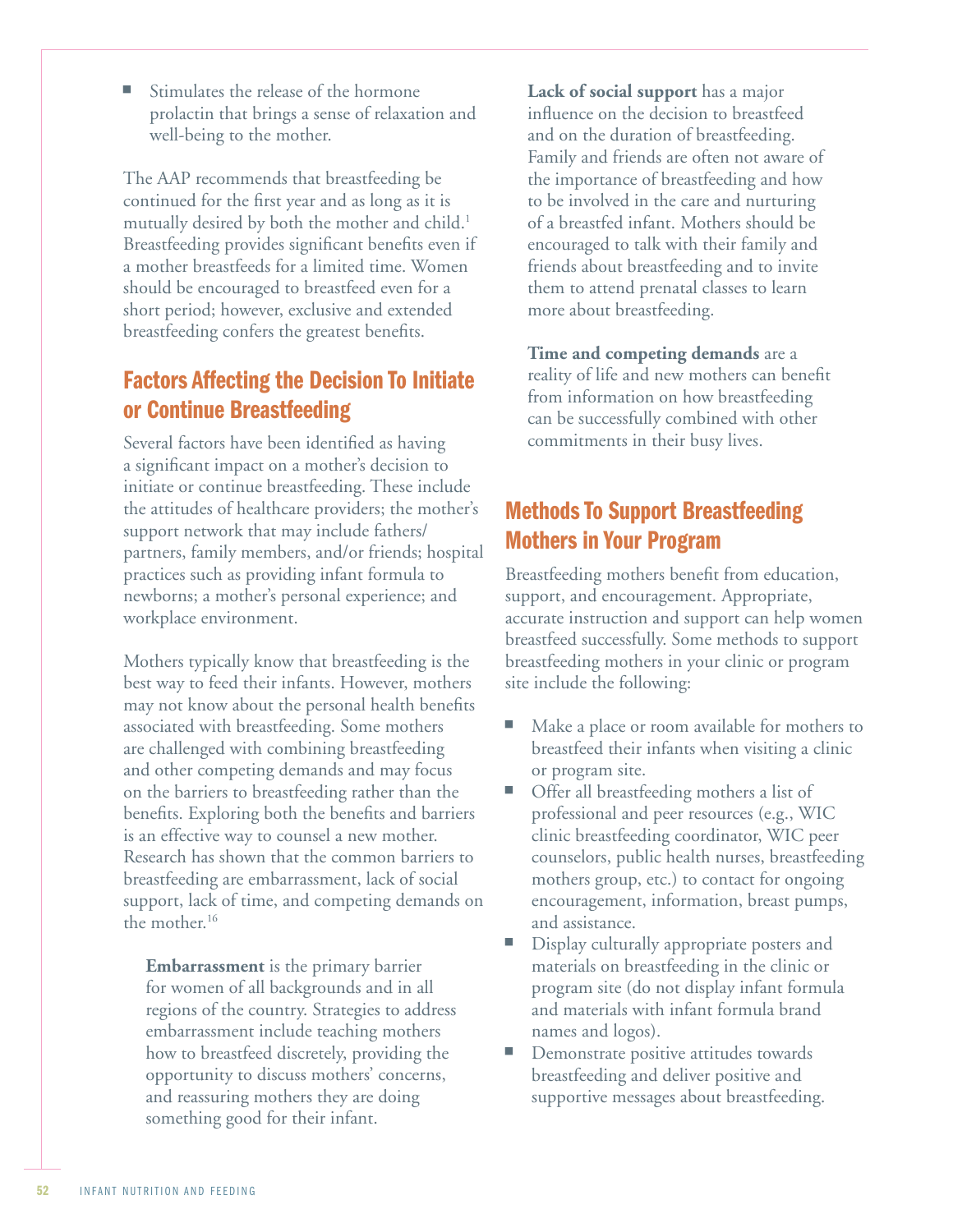- Provide education about the benefits of breastfeeding to individuals and groups. Use printed materials and audiovisuals on breastfeeding that portray breastfeeding as the preferred infant feeding choice and are appropriate to participants' cultural and ethnic background, language, and reading level.
- Encourage the mother's family and friends to participate in breastfeeding education and support sessions.
- Coordinate breastfeeding support with other health care programs in your community.
- If your program is in a hospital clinic, encourage hospital practices that are supportive of breastfeeding.
- Make available peer counselors and/ or staff who can provide regular and ongoing counseling and support services to breastfeeding women.

Refer breastfeeding mothers who request infant formula to a nutritionist, peer counselor, or WIC breastfeeding expert for nutrition assessment and counseling. **Determine why the mother is requesting infant formula and help her address barriers or concerns** (e.g., if a breastfeeding mother does not wish to totally wean her infant off the breast, counseling can be provided on the approximate amount and form of infant formula needed).

The National WIC Association has published guidelines for promoting breastfeeding in the WIC Program in the position paper, "Breastfeeding Promotion and Support in the WIC Program."<sup>17</sup> These recommendations provide assistance to local and State WIC agencies in initiating and enhancing breastfeeding promotion and support programs. Suggestions for implementation accompanied by supporting rationale are provided regarding training, clinic environment, coordinated efforts, program evaluation, breastfeeding education and support, and the food packages for breastfed infants and breastfeeding women.<sup>17</sup> These guidelines are a perfect starting point for establishing or

improving breastfeeding promotion and support in any local or State WIC agency.

# The Basics of Breastfeeding

### Making a Good Milk Supply

For most new breastfeeding mothers, making enough milk is their most important concern. Concern over milk supply is a key reason women wean their infants from the breast in the first 6 months of life.

#### **Role of the Breasts**

During pregnancy, the breasts undergo physiological and anatomical changes that enable them to produce milk for an infant. The breast has many parts, each with very specific functions that help the mother produce milk for her infant. Milk production occurs within the alveoli, which are grape-like clusters of cells located deep within the breast. Once the milk is produced, it is squeezed out through the alveoli into the milk ducts, which resemble highways, to transport the milk through the breast. See Figure 3: How the Breast Makes Milk on page 54. The milk is released through openings in the nipple that many mothers cannot see until lactation begins.

The size of a woman's breasts does not affect her ability to breastfeed; women with small breasts produce the same quantity and quality of milk as those with larger breasts. However, a woman's breasts should increase in size from pre-pregnancy to after delivery; typically the breasts double or triple in weight by the time a woman is near term. If a woman expresses concern that there is no change in the size of her breasts during pregnancy, refer her to her health care provider.

#### **Role of the Brain**

When the infant suckles, important nerve endings inside the breast send a message to the brain. The brain then signals the pituitary gland to release two important hormones; Prolactin causes the alveoli to begin making milk, and oxytocin causes the muscles around those cells to contract and squeeze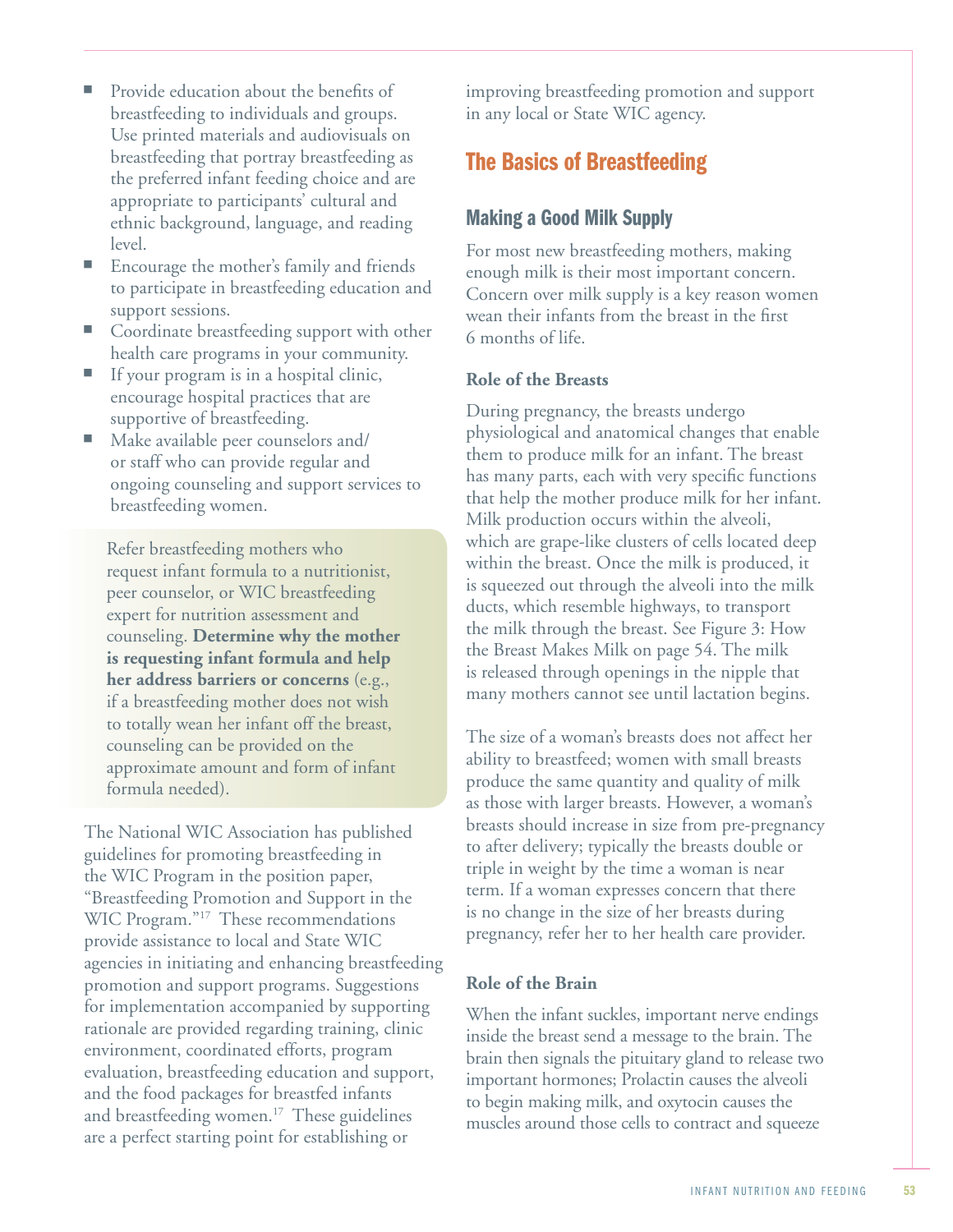



Figure courtesy of Amy Spangler, R.N., M.N., I.B.C.L.C., Amy Spangler's Breastfeeding, A Parent's Guide, 7th ed., 2000.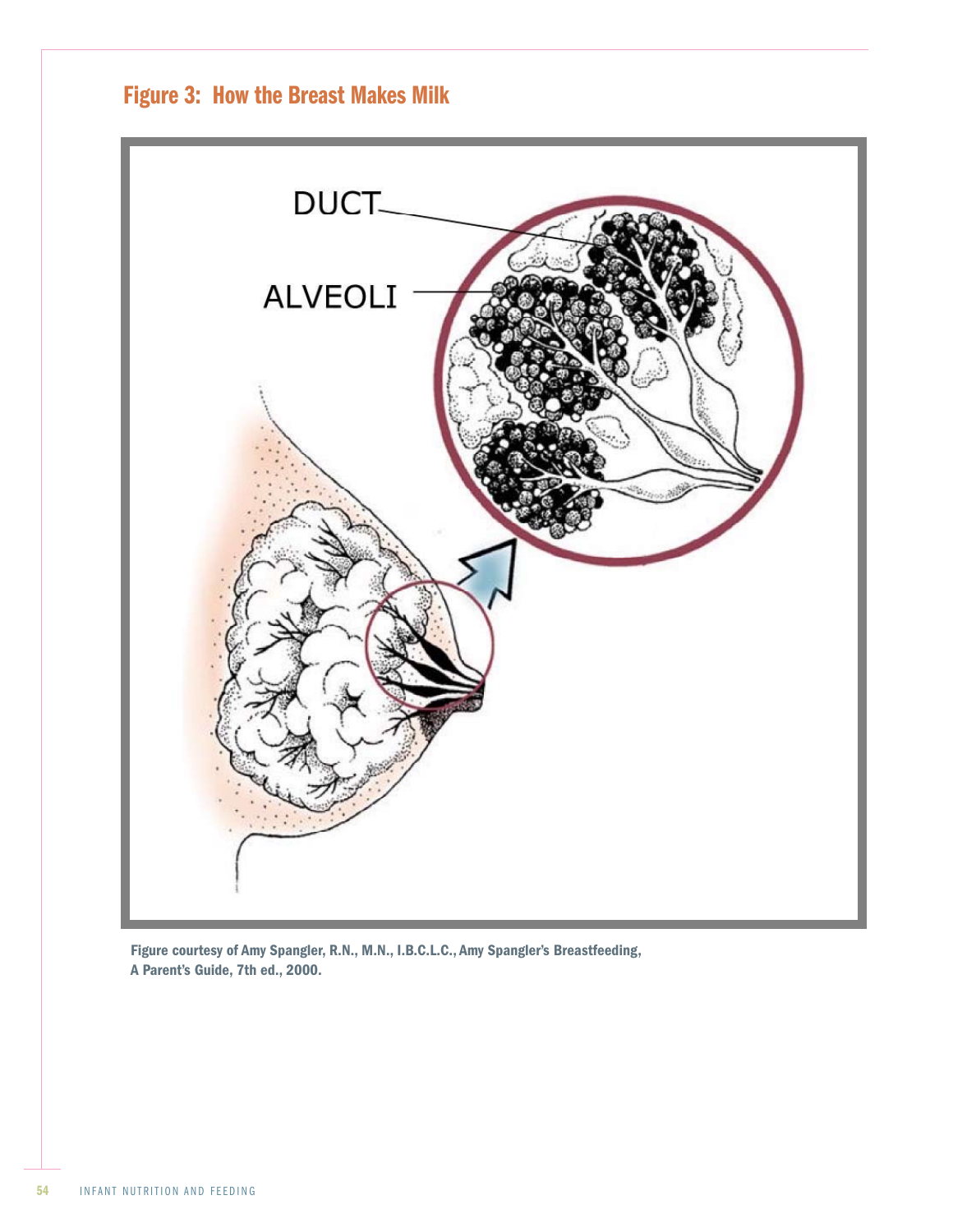the milk out through the ducts. When milk is released it is called a "Milk Ejection Reflex," also known as a "let down." Being relaxed helps oxytocin release milk, so the more relaxed and comfortable mom is, the more milk her infant will receive. See Figure 4: How Mothers Make Milk: Role of the Brain on page 56.

#### *Signs of the milk ejection reflex include the following:*

- ▘ Tingling, fullness, dull ache, or tightening in the breasts (although some mothers do not feel any of these sensations);
- Milk dripping or spurting from the breast not being suckled during breastfeeding; and
- Uterine cramping after the infant is put to the breast during the first few days postpartum.

In the early postpartum period, the milk ejection reflex is primarily triggered by the infant's suckling on the breast. After breastfeeding is well established, milk ejection reflex can occur due to a variety of other stimuli that the mother associates with the breastfeeding process; e.g., when a mother hears her infant cry, sees or thinks of her infant, or at the usual time of day her infant is breastfed even if the infant is not around. The milk ejection reflex is sensitive to a woman's psychological state and other factors. For example, the milk ejection reflex may be inhibited if a woman is experiencing stress, fatigue, embarrassment, or pain.

#### *Methods to encourage the milk ejection reflex include:*<sup>18</sup>

- **Relaxation exercises**
- Warm compresses before breastfeeding (e.g., a warm washcloth on the breast)
- Breast massage
- Manual expression of a little milk
- **•** Breastfeeding in a calm, undistracted setting or
- Breastfeeding while lying down.

If a woman expresses concern that her milk is not letting down, a person knowledgeable about breastfeeding management (e.g., WIC breastfeeding expert or WIC peer counselor) can

provide assessment, counseling, and follow-up services.

#### **Role of the Infant**

The infant also plays an important role in milk production through suckling at the breast and removing milk. When the infant is latched on correctly so that he or she has a mouth full of breast, the special nerve endings that signal the brain to release milk-producing hormones are stimulated. The infant also helps by removing milk. The more milk the infant removes, the more milk the mother will make. Length of time at the breast is not an indicator that the infant is removing milk. Some infants are efficient at removing milk quickly, while others take longer, or are latched on incorrectly so that they are removing very little milk. If the infant cannot go to the breast right away, the milk needs to be removed with a breast pump or through hand expression so the mother can establish a good milk supply. Frequent breastfeeding or milk removal (8 to 12 times every 24 hours) helps mothers make a good milk supply.

#### Characteristics of Breast Milk

Breast milk is unique in its physical structure and types and concentrations of protein, fat, carbohydrate, vitamins and minerals, enzymes, hormones, growth factors, host resistance factors, inducers and modulators of the immune system, and anti-inflammatory agents. Because it is the sole source of nutrition required for the first 6 months of an infant's life, its nutrient content has been used by the Institute of Medicine's Food and Nutrition Board to establish adequate intakes (AIs).19 Breast milk composition changes during a feeding, through the day, and over time to meet each infant's nutritional needs.

#### **Infant's First Milk**

The first milk that is produced by the breast for an infant right after birth is thick, yellow-colored fluid called colostrum. The yellow color results from colostrum's high concentration of carotene (vitamin A precursor). Although colostrum is produced in limited quantity, it is rich in nutrients and substances the infant needs in the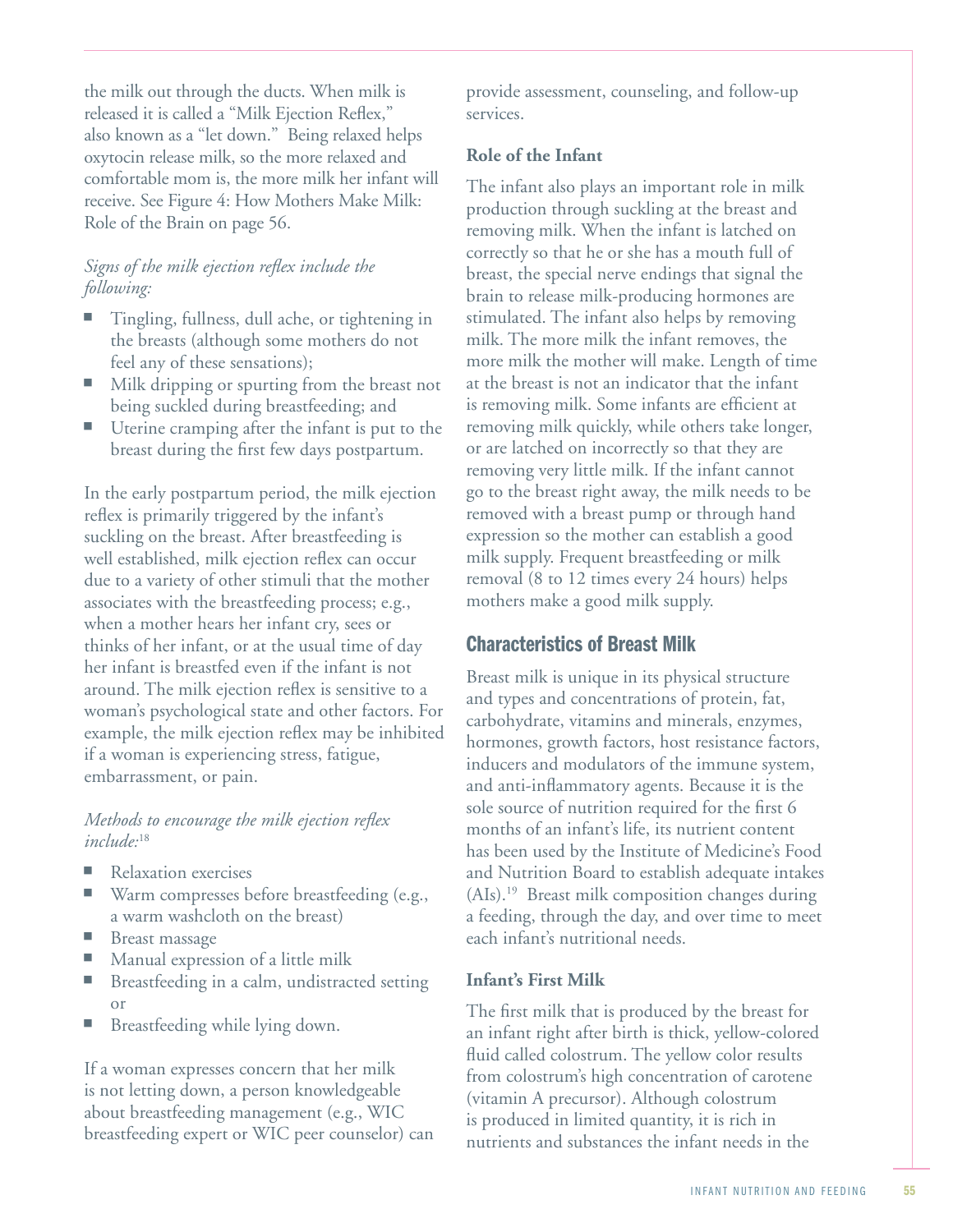

# Figure 4: How Mothers Make Milk: Role of the Brain

Figure courtesy of Amy Spangler, RN, MN, IBCLC, Amy Spangler's Breastfeeding, A Parent's Guide, 7th ed., 2000.

initial days following birth. It offers the following advantages for mother and infant: 18, 20, 21

- Nutrition high in protein and low in fat that is easily digested by the newborn infant;
- Antibodies, primarily secretory immunoglobulin A (sIgA), which protect the infant's immune system by identifying and destroying foreign objects such as bacteria and viruses; and
- Postpartum uterine contractions stimulated in

the mother; the mother will have less blood loss because the infant's sucking causes the uterus to contract.

Mothers should not express any colostrum from their breasts before their infant's birth because the pumping of the breasts may stimulate uterine contractions, risking premature delivery. All the available colostrum should be saved for the infant.20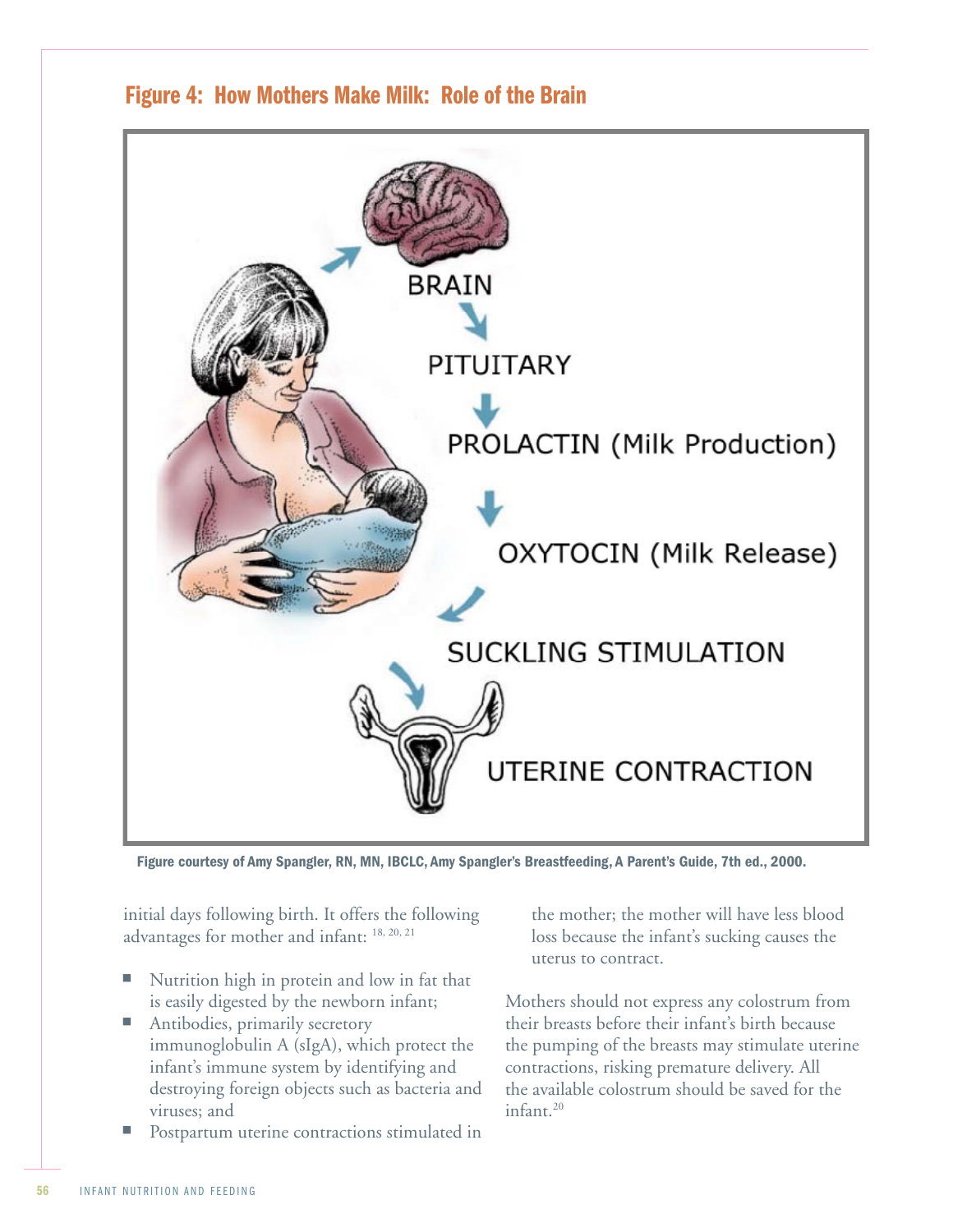Over the first 2–3 weeks after birth, the colostrum is gradually replaced by mature breast milk. The intermediate or transitional milk is produced from about day 2–5 postpartum to 2 weeks postpartum. During the transition to mature milk, concentrations of fat, lactose, watersoluble vitamins, and total calories increase in the milk, while those of protein, immunoglobulins, fat-soluble vitamins, and minerals decrease.

#### **Mature Milk**

Mature breast milk looks thinner than colostrum. It is produced about 10 to 15 days after birth. Foremilk, the first milk available at the beginning of a feeding, is watery or pale in appearance. Hind milk, the richer milk available toward the latter part of a feeding, is more opaque and creamy white in color. This thicker part of the milk is high in fat and helps the infant feel full and sleepy. Some mothers may need reassurance that although their milk looks thinner than the richer-looking colostrum, mature milk is still full of nutrients for the infant.

#### Practical Breastfeeding Techniques and Tips

This section reviews basic information and techniques that can help mothers have a successful breastfeeding experience. Once a mother knows what to expect and how to handle common concerns in advance, she can better prevent and cope with most breastfeeding problems that might occur.

#### **Comfort During Breastfeeding**

Breastfeeding is easier and more enjoyable when the mother and infant are able to breastfeed in a relaxed setting. Encourage mothers to find a comfortable place for breastfeeding. Special equipment is not necessary, but pillows and a footstool may help the mother get into a comfortable position and bring her infant closer to her breasts. In the early weeks postpartum, a mother may be more comfortable during breastfeeding if she has privacy and can relax with her infant. During this period, encourage mothers to take time to interact and learn about their infants.

#### **Feeding Positions**

The way a mother holds her infant and the position of the infant on the breast can influence successful breastfeeding. Incorrect positioning can make it difficult for an infant to suckle properly on the breast, result in inadequate milk consumption by the infant, and lead to sore nipples. To help a mother learn feeding positions, try demonstrating them using a doll.

There are three commonly used positions that allow an infant and mother to breastfeed comfortably. In these positions, the infant's ear, shoulder, and hip should be in a straight line to enhance swallowing. When instructing a mother on these positions, it may be helpful to tell her that one guideline is to position her infant "chest to chest, chin to breast."

#### *Lying down or side-lying*

In this position, the mother lies on her side with pillows under her head and behind her back. The infant lies on his or her side facing the mother with his or her chest to the mother's chest and with the infant's mouth level with the nipple. Small pillows can be placed either under the infant's head to bring the infant's mouth to nipple level or under the mother's arm that is holding the infant. It is possible for a mother to breastfeed her infant from either breast in a reclining position without turning over. However, mothers may wish to roll to the other side and reposition the infant during the feeding. This position is typically recommended for a mother who has had a cesarean birth because it allows her to breastfeed without putting pressure on her incision.

#### *Across the lap or cradle hold*

In this position, the mother sits upright in a chair or couch with her back supported while holding her infant securely. The mother supports the infant's head with her arm and places the infant on his or her side with the infant's chest facing the mother's chest. It is easier for the mother to support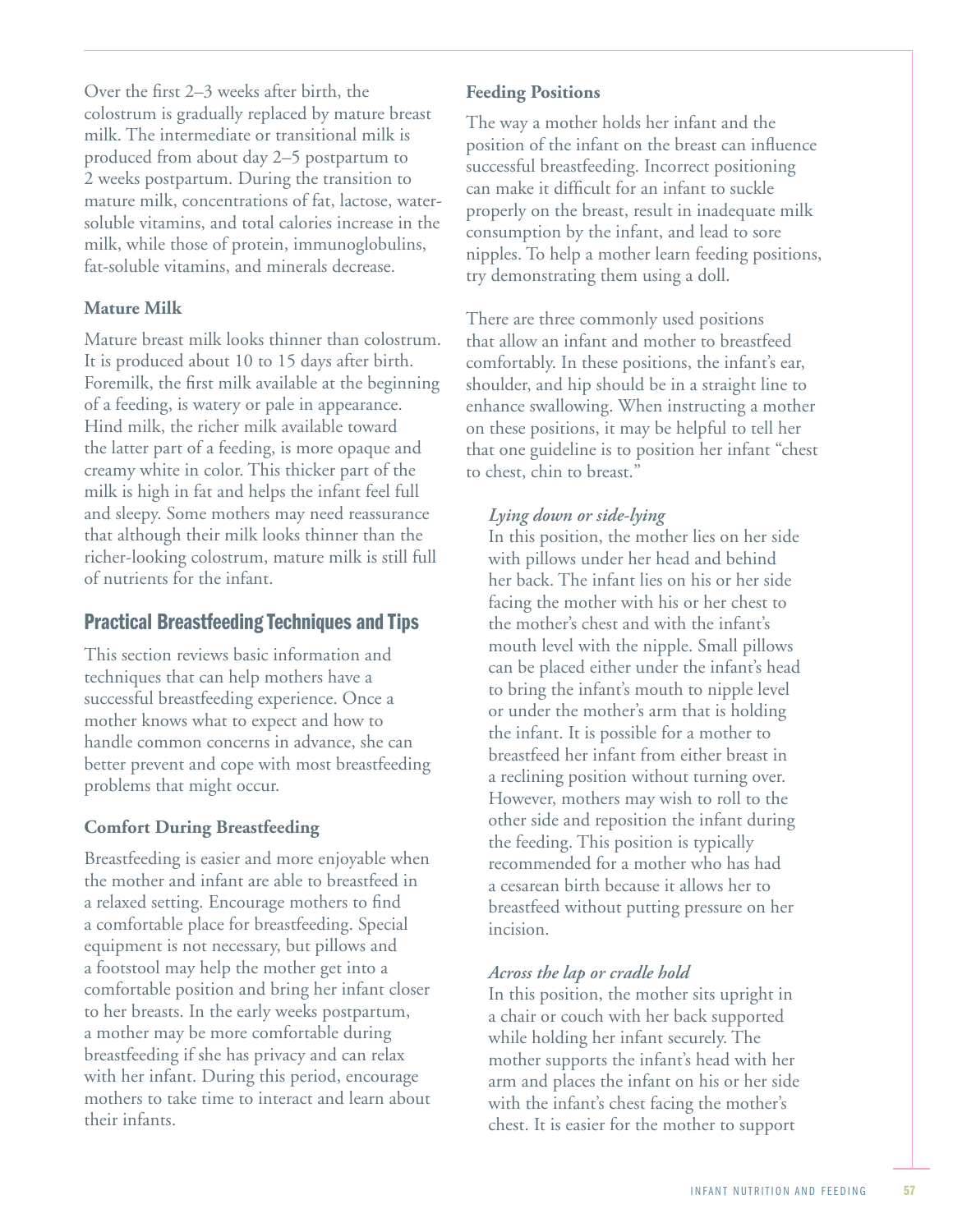her infant up to the level of her nipples if she places one or more pillows on her lap under the infant. Alternately, she could cross her legs and bring the infant up to nipple level with her raised leg. To prevent straining her back, the mother should avoid leaning down to the infant and instead bring the infant to her. This position may be useful for the infant who has difficulty latching on because the mother can easily guide the infant's mouth to the breast.

#### *Football hold or clutch hold*

In this position, the infant's torso is held on the side of the mother's body and supported by a pillow. The mother's forearm supports the infant's back and head. The infant's head is facing the mother's nipple and is supported by the mother's hand, which can raise the infant's head to the breast. It is best for the mother to avoid leaning down toward the infant (this could strain her back) or pushing his or her head into her breast.

#### **Attachment ("Latch-On")**

Before positioning the infant to start breastfeeding, it is advisable for mothers to wash their hands. It is recommended that mothers support the breast while breastfeeding by using the C-hold or Palmar grasp. This hand position involves placing only the thumb on the top of the breast well behind the areola, with the other four fingers on the bottom of the breast to lift and support it. With the breast well supported, the nipple and breast can be easily directed into the infant's mouth. It is especially helpful for the mother to support the breast in this manner while breastfeeding the young infant.

A mother can initiate breastfeeding by aiming the infant's mouth so his or her chin is touching the mother's breast and the nose is aimed toward the top of the mother's nipple. Then by stroking the lower lip of the infant with the nipple of the breast she is holding, the infant will respond by opening his or her mouth, ready to accept the nipple. When the mouth is wide open and

the infant's tongue is down on the floor of the mouth, the mother should move the infant quickly onto the breast. It is important to make sure that the infant has both the nipple and a large part of the areola in his or her mouth with his or her lips sealed around the areola. When the infant suckles in this position, the infant's gums press against the base of the areola causing the milk to eject into the mouth.

When attached properly, the infant's nose should be touching the skin of the breast (the infant's nose is designed to permit breathing during breastfeeding). The infant's lips should be flanged out (curved outward) and relaxed with neither the upper or lower lip curled inward.

If the infant is not attached correctly the first time, a mother may need to repeat the attachment procedure until her infant is latched on properly. Reassure her that sometimes she may have to try several times to get a good latch-on. If a mother experiences any pain or tenderness during latch-on in the early weeks of breastfeeding, it should subside after the first 30 seconds to 1 minute if the infant is properly attached to the breast.

An infant will not receive enough milk if suckling occurs while only the nipple is in his or her mouth. This is because an infant's mouth needs to rhythmically compress the milk-containing lactiferous sinuses, located under the mother's areola, in order to both draw the milk out and to provide the stimulation needed to bring on the milk ejection reflex. An infant's attempts at trying to breastfeed when attached only to the nipple may result in inadequate milk production and nipple soreness.

#### **Coming Off the Breast**

Some infants will automatically come off the breast when they are finished breastfeeding. At the end of a feed, the infant will slow or stop suckling and his or her fists will relax. Some infants fall asleep. A mother can either wait until the infant stops suckling and comes off the breast, or she may break the suction between the mouth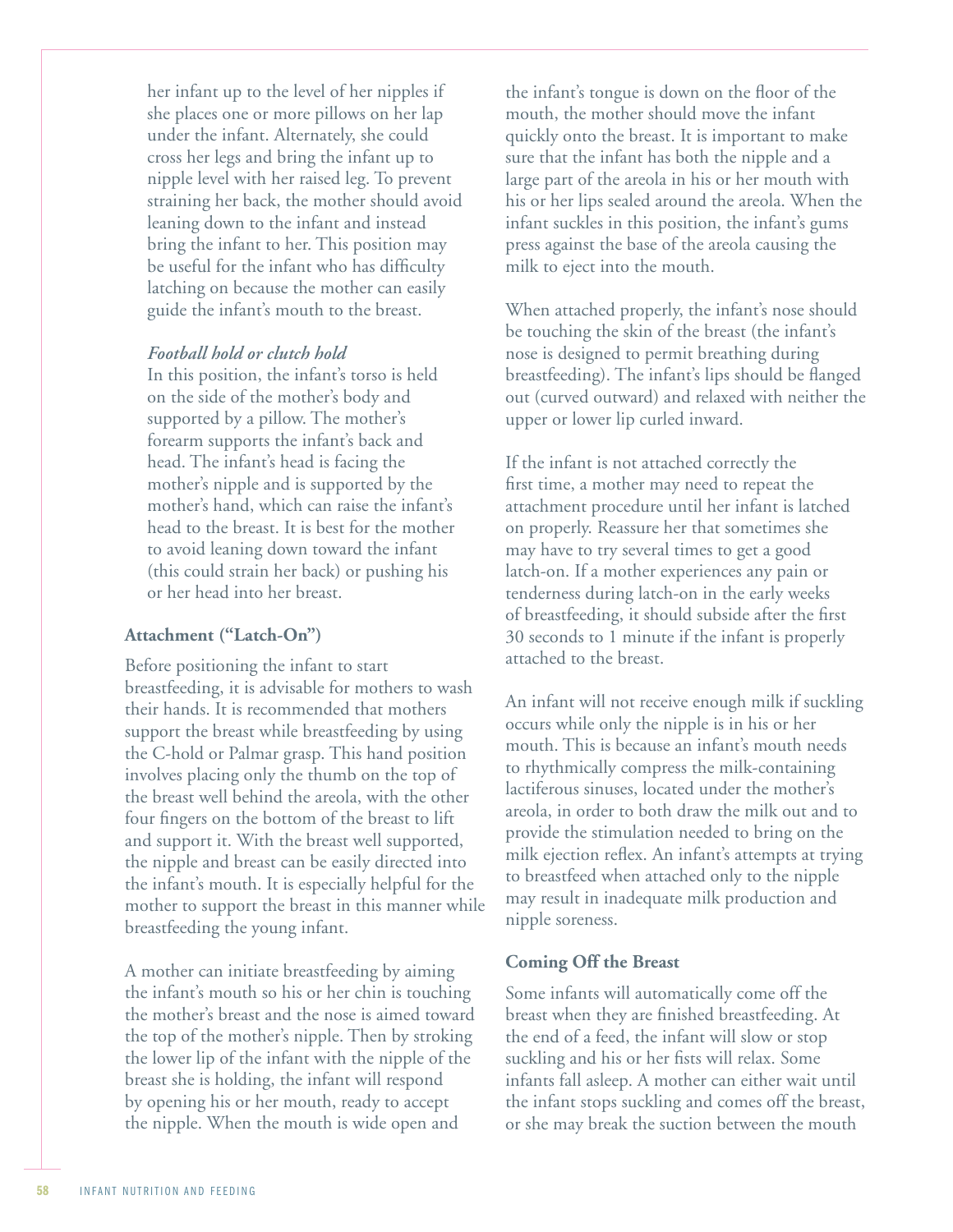and breast by slipping a finger down into the corner of the infant's mouth alongside the gums until the release can be felt or heard. If a mother just pulls her infant off without breaking the suction first, she could hurt her nipple.

#### Characteristics of Feedings

#### **Feeding Cues**

Breastfed infants should be fed when they show signs of hunger. Crying is considered to be a late sign of hunger; mothers should be encouraged to begin feeding when the infant shows any of the following signs:

- Rooting reflex (see page  $41$  for the definition)
- Hand-to-mouth activity (e.g., sucking on hands)
- Small fussing sounds
- Pre-cry facial grimaces (i.e., the infant looks like he or she is about to cry) and
- Smacking lips.

Healthy, full-term infants express signs of hunger and satiety, learn trust, and feel secure when their mothers respond to these cues. Thus, putting healthy, exclusively breastfed infants on a strict feeding schedule is generally not recommended. Encourage mothers to watch their infants for signs indicating hunger and to put them to the breast when they see those signs. Remind mothers that it is normal for infants to have fussy times and cry when they are not hungry. They may cry because they need a diaper change, want to be held, or want to suck. (See page 60 for more information regarding non-nutritive sucking.)

#### **Frequency and Duration**

Frequent breastfeeding helps to maintain and increase a mother's breast milk supply. Exclusively breastfed newborn infants usually breastfeed 8 to 12 times in 24 hours (or about every 1½ to 3 hours).22,23 A newborn infant should not go longer than 2 to 3 hours during the day or 4 hours at night without breastfeeding. If a newborn sleeps longer than 4 hours at night, she or he should be awakened to breastfeed. As an infant grows older, the amount of time between feedings will increase. Each infant establishes his

own feeding pattern. Some infants breastfeed for shorter periods at more frequent intervals, while others feed longer and less often. After a usual pattern of breastfeeding is established, an infant may suddenly demand to be fed more frequently, e.g., during appetite spurts (resulting from growth spurts) or when teething. Also, the longer an infant sleeps at night, the more frequently the infant may demand to be fed during the day.

Daily breastfeeding patterns will vary from infant to infant, and an individual infant's breastfeeding pattern may change from day to day as he grows.20 Infants should be fed on demand, i.e., fed when they indicate hunger. Mothers should learn and follow their infants' feeding cues (e.g., comes off the breast spontaneously, falls asleep) in determining the length of each feeding. An infant's feeding period should not be restricted by time. Infants should be allowed to breastfeed for as long as they indicate the desire.

The time period between hospital discharge and the first well infant visit is critical for successfully establishing breastfeeding. If a newborn infant is breastfeeding fewer than 10 times per day and is not gaining weight properly, encourage the mother to breastfeed more frequently and offer both breasts at each feeding.<sup>22</sup> The infant should be referred to a health care provider for assessment.

#### **Waking Sleepy or Placid Infants To Feed**

An exception to using the demand feeding approach is for a young breastfed infant who is lethargic, sleepy, or placid. Some infants are sleepy and may not be interested in feeding every 2 to 3 hours. Infants who display these characteristics are primarily newborns recently discharged from the hospital. Nondemanding breastfed infants, who fail to "act hungry," may not gain weight adequately because they are not fed often enough. Mothers of sleepy or placid infants who are not displaying feeding cues or waking to feed should be advised not to wait more than 3 hours between feedings until the infant's first well infant check-up (within 2 weeks of birth). During this visit, the infant's health care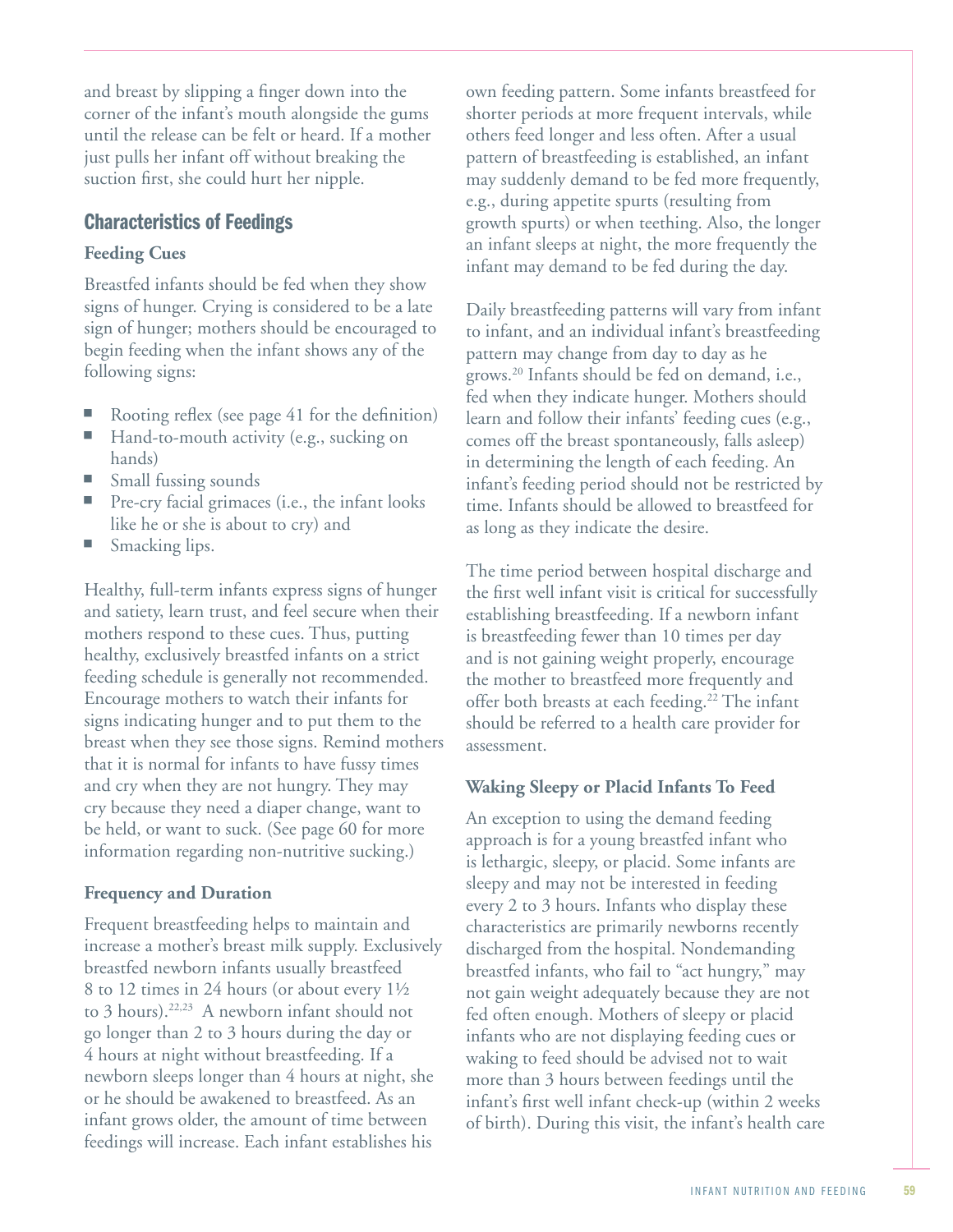provider should recommend whether to continue the practice based on the infant's weight gain. If an infant is not interested in feeding, refer the mother to a health care provider for further assessment of the infant immediately.

#### *To wake a sleepy infant, a mother can try these methods:*

- Stroking the infant's cheek with the nipple
- Holding the infant in an upright position (sitting or standing) while supporting the chin with one hand, several times
- Rubbing or stroking the infant's hands and feet
- Unwrapping or loosening blankets
- Giving the infant a gentle massage
- Undressing or changing the infant's clothing or diaper or
- Playing with and talking to the infant.

#### **Normal Fullness of Breasts**

It is normal for a mother of a newborn infant to experience her breasts becoming larger, heavier, and tender a few days after birth. This normal postpartum fullness is caused by an increased volume of milk and blood flow to the breasts as well as temporary swelling of the breast tissue. Breastfeeding 8 to 12 times every 24 hours (about every  $1\frac{1}{2}$  to 3 hours) during the first few weeks after birth removes the colostrum and incoming milk so that painful engorgement will not develop. Engorgement hampers the infant's ability to latch on and breastfeed and may lead to poor weight gain in the infant. Normal fullness usually decreases within the first 2 or 3 weeks after birth if the infant breastfeeds frequently and unrestrictedly after birth.<sup>20</sup>

When the infant stops suckling, the mother should gently remove the infant from the breast, burp the infant, and switch the infant to the other breast. Breastfed infants ingest less air during feeding than bottle-fed infants. However, it is generally recommended that breastfed infants be burped at least once between feedings on each breast and after a feeding is over. The infant may breastfeed on the second side as long as she or he is sucking effectively. Over the first 4 months, the

average exclusively breastfed infant feeds between 10 and 20 minutes per breast for a total period of 20 to 40 minutes. Some infants are very efficient and will spend less time at the breast while others are slower and tend to spend more time at the breast. Limiting breastfeeding to specific times is not recommended.

Milk production by both breasts is stimulated by offering both breasts at every feeding. It may be beneficial to alternate which breast is offered first, if the infant does not equally stimulate both breasts. The breast is never truly "empty" because the secretory cells in the alveoli continue to produce milk. Frequent feedings at each breast will stimulate greater milk production. As the demand increases, so will the milk production.

The sucking patterns and needs of breastfeeding infants vary. While some infants' sucking needs are met primarily during feedings, other infants may need additional sucking at the breast soon after feeding even though they are not hungry. They may have the desire to suck for various reasons, such as when they are lonely, frightened, or in pain. This is referred to as non-nutritive sucking.

#### **Bowel Movements of Breastfed Infants**

The bowel movements of breastfed infants are different in color, consistency, and frequency from those of formula-fed infants. In the first few days after birth, all infants eliminate the meconium; this is the first stool the infant passes and is sticky and a very dark color (greenish black). After that, the stools of an exclusively breastfed infant generally look like mustardcolored cottage cheese (although stools may be a darker brown or green color) and have a mild odor. In comparison, the stools of formula-fed infants are darker, more formed, and infrequent compared to those of breastfed infants.

#### **Indicators of Whether an Infant Is Getting Enough Milk**

A breastfeeding mother may ask how to tell if her infant is obtaining sufficient breast milk. This question may occur because mothers cannot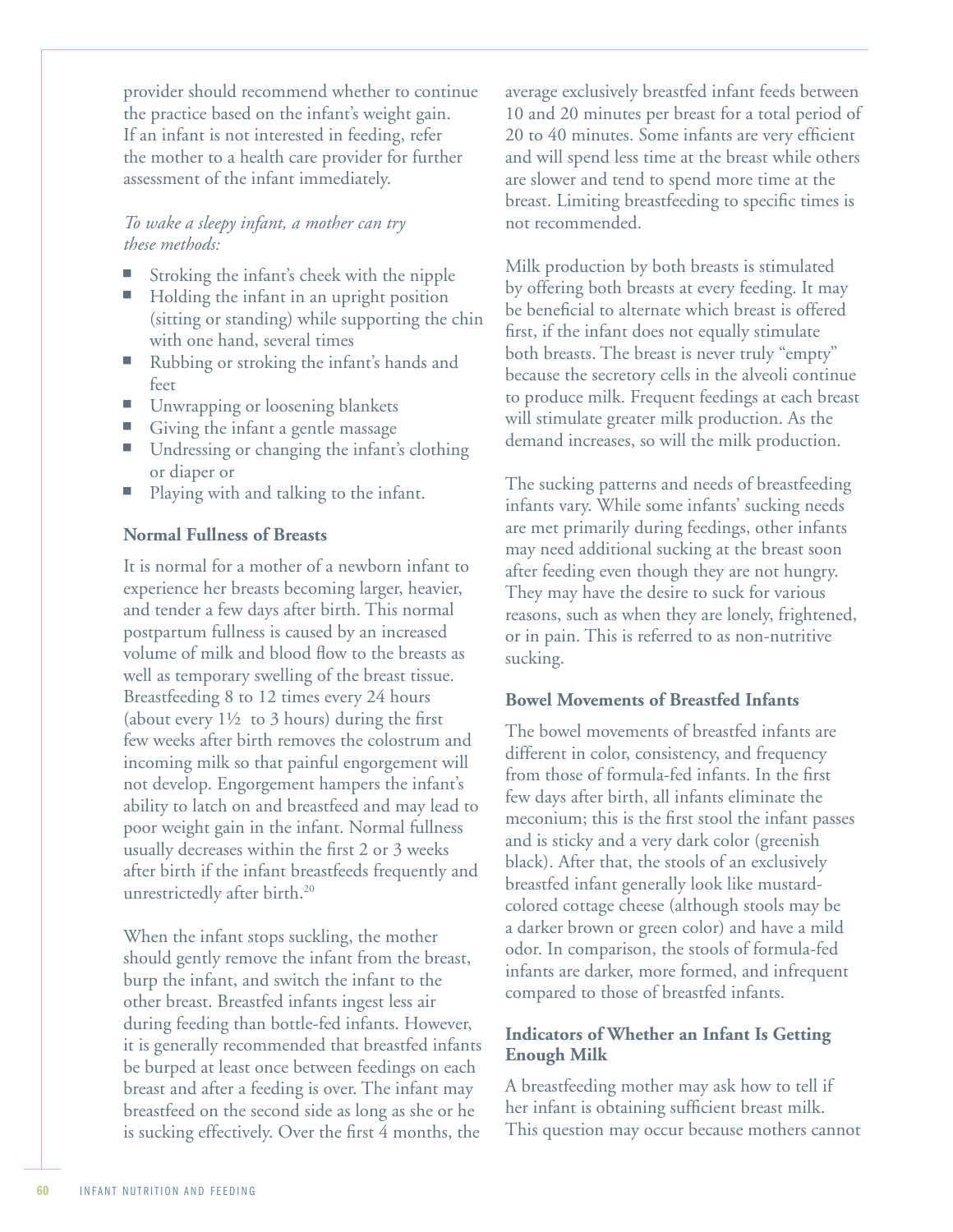see how much breast milk their infants are consuming. During the first few weeks after birth, they may also notice their breast size decreasing from their initially enlarged size (this slight shrinking of breast size is normal).

To reassure mothers that their milk supply is adequate and that their infants are consuming a sufficient amount of milk, specific indicators can be examined. *An exclusively breastfed infant is probably consuming a sufficient amount of breast milk if he or she:*

- Gains weight consistently. Weight gain is the most important indicator of whether an infant is receiving sufficient milk and breastfeeding effectively. Infants generally double their birth weight by 6 months of age and triple their birth weight by 12 months of age;
- Breastfeeds frequently and is satisfied after each feeding;
- Wakes to feed:
- Can be heard swallowing consistently while breastfeeding (in a quiet room); and
- Has plenty of wet and soiled diapers, with pale yellow or nearly colorless urine, while not being given any extra fluids besides breast milk. The infant should have:
	- At least 4–8 wet and 3 soiled diapers per day in the first  $3-5$  days of life<sup>2</sup>
	- 6 or more wet and 3–4 soiled diapers per day by 5-7 days of age<sup>2</sup> and
	- After 6 weeks, the number of bowel movements can vary from less than once a day to many per day.

Breastfeeding mothers also have their own physiological indicators as to whether their infant is consuming an adequate amount. An exclusively breastfed infant is probably consuming a sufficient amount of breast milk if his mother has:

- Full and tender breasts at feeding times, which soften after a feeding
- A tingly sensation of the milk ejection reflex during the feeding or
- Cramping in her lower abdomen; some mothers feel these uterine contractions in the early post-partum period.<sup>22</sup>

If there is any question whether the infant is receiving adequate nourishment, it would be appropriate to assess the infant's breastfeeding history, feeding patterns, and growth (using CDC growth charts). *Refer the infant to his health care provider or a WIC breastfeeding expert for further assessment.*

#### Common Concerns

#### **Flat or Inverted Nipples**

Flat or inverted nipples do not protrude properly when stimulated. Inverted nipples pull inward instead of protruding out when pressure is applied to the areola. Flat nipples neither retract not protrude, but remain flat when the areola is gently squeezed.<sup>23</sup> Some infants may have difficulty latching on to flat or inverted nipples. Some experts believe that a woman can correct these conditions by wearing breast shells or milk cups (see page 66 for more information regarding breast shells) in her bra towards the end of her pregnancy and, if still needed, between feedings during the postpartum period. However, the use of breast shells has not proven to be effective in the limited studies done to date.<sup>2</sup> If a woman has or thinks she has flat or inverted nipples refer her to a health care provider or a WIC breastfeeding expert for assistance.

#### **Sore Nipples**

Some women may experience nipple sensitivity or tenderness during the early postpartum period as they are learning and adapting to breastfeeding. However, this sensitivity usually diminishes after the first week or two. It does not require medical intervention nor does it cause visible damage to the breast or the nipples. A mother should not feel pain during breastfeeding. Sore nipples beyond 2 weeks postpartum or soreness accompanied by visible damage to the breast or nipples may be caused by several factors, including the following:

Incorrect positioning and latch-on to **the breast –** If an infant is not positioned appropriately for breastfeeding or his or her mouth is not attached to the breast with a good portion of the areola in the mouth, the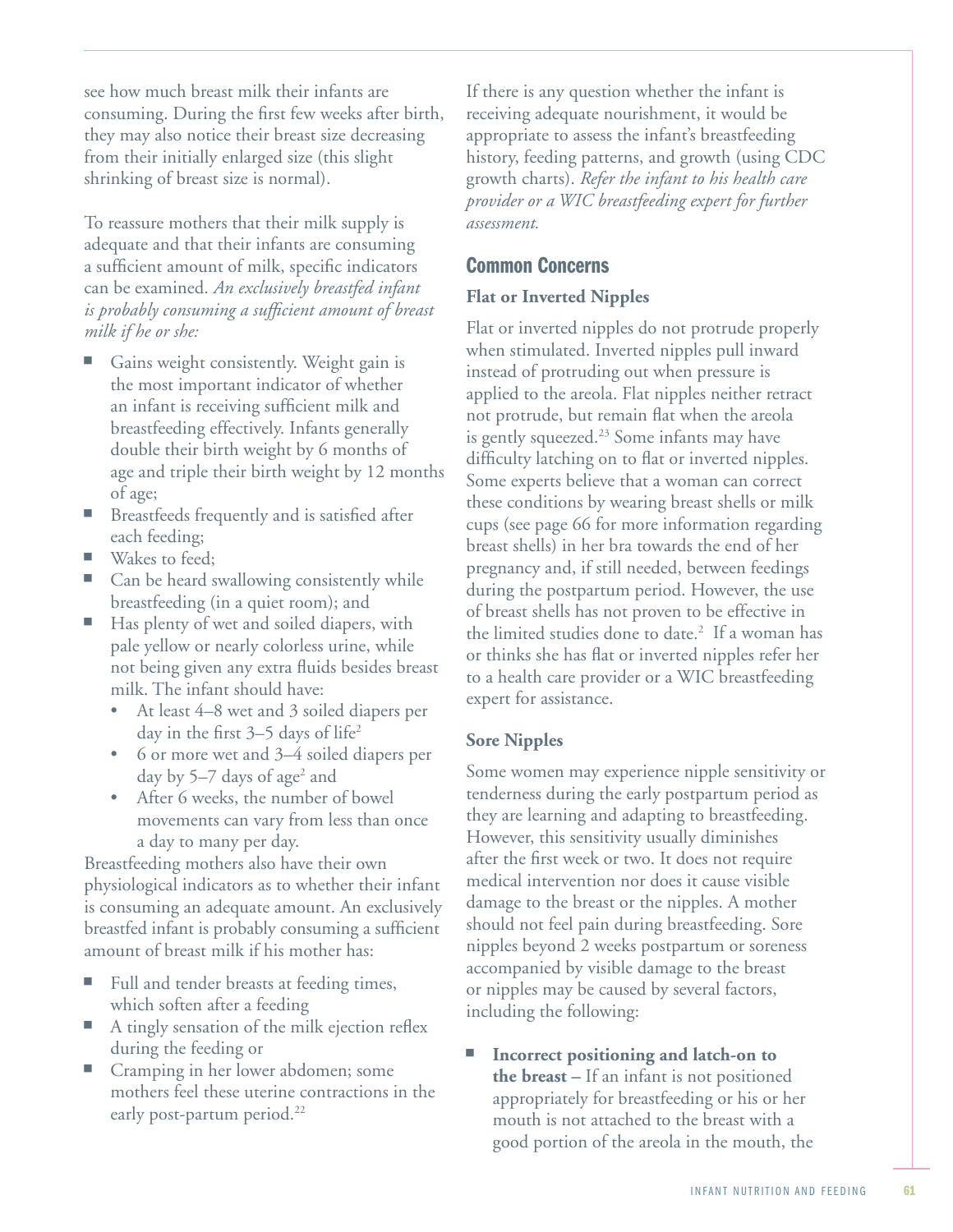nipple can become irritated. The infant's grasp on the nipple should not feel painful to the mother if the infant is properly attached to her breast. The appropriate feeding positions, are described on page 57-58, and proper attachment is described on pages 58.

- $\blacksquare$  Inappropriate breast care practices Mothers should be instructed to avoid harsh soaps, use a properly fitting nursing bra, and use breast pads. A more detailed description of recommended breast care practices is found on page 66-67.
- Inappropriate frequency and duration of **breastfeeding** – An infant who is allowed to become overly hungry may traumatize the nipple by suckling too vigorously. Also, if the mother's breasts are engorged from infrequent feedings, the infant may not be able to grasp the nipple and areola properly in the mouth and thus increase irritation to the nipple. See page 59 regarding appropriate breastfeeding frequency and duration.

Nipples that suddenly become sore and cracked can also be caused by an infection called thrush.<sup>22</sup> A woman with a thrush infection on the nipples will usually complain of itching or burning nipples and the skin may become pink and flaky. Thrush may also appear as white spots on the inside of the infant's cheeks, tongue, or gums. *A health care provider should be consulted; medication or other treatment may be prescribed for both the mother and infant.*

Expressing some milk onto the nipples at the end of a feeding and letting it dry may help sore nipples to heal. If a mother complains of sore nipples, the cause of the soreness needs to be determined in order to treat the condition and prevent it from recurring. A WIC breastfeeding expert can provide assessment, counseling, and follow-up services to mothers complaining of sore nipples.

#### **Engorgement**

Engorgement refers to the firm and painful overfilling and edema of the breasts.<sup>2</sup> Normal fullness, common in the first weeks of lactation, is the result of milk production beginning along with increased blood flow to the breasts. By the second or third week postpartum, this normal fullness decreases and the breasts will feel softer, even when the milk supply is plentiful.<sup>22</sup>

Engorgement may occur due to infrequent or ineffective removal of milk from the breast. When engorgement occurs, the breasts will feel full, hard, warm, tender, and painful. It may be difficult to attach the infant to the breast because the nipple and areola become very taut and hard to grasp. Cases of severe engorgement are associated with abrupt changes in breastfeeding frequency, such as when a mother skips several feedings in a day. *Common recommendations to relieve engorgement include the following:*

- Apply moist heat (hold a washcloth soaked in warm water to the breasts or stand under a warm or hot shower) for 10–20 minutes before a feeding to facilitate the milk ejection reflex.
- Express some milk to soften the areola and breast and allow the nipple to protrude easily.
- Massage the breasts to encourage the flow of milk and to relieve fullness.
- Apply cold compresses to the breasts after feedings to reduce swelling and pain. For years, some women have applied clean, refrigerated, or room-temperature cabbage leaves to their breasts to relieve engorgement.<sup>22, 23</sup> It is not clear whether cabbage leaves contain a substance that makes this technique effective or if the cold simply provides relief, but the practice is believed to be both effective and harmless.<sup>18</sup>

The best management for engorgement is prevention by having the infant breastfeed frequently and effectively every 1 to 3 hours. A WIC breastfeeding expert can provide assessment, counseling, and follow-up services to women complaining of engorgement.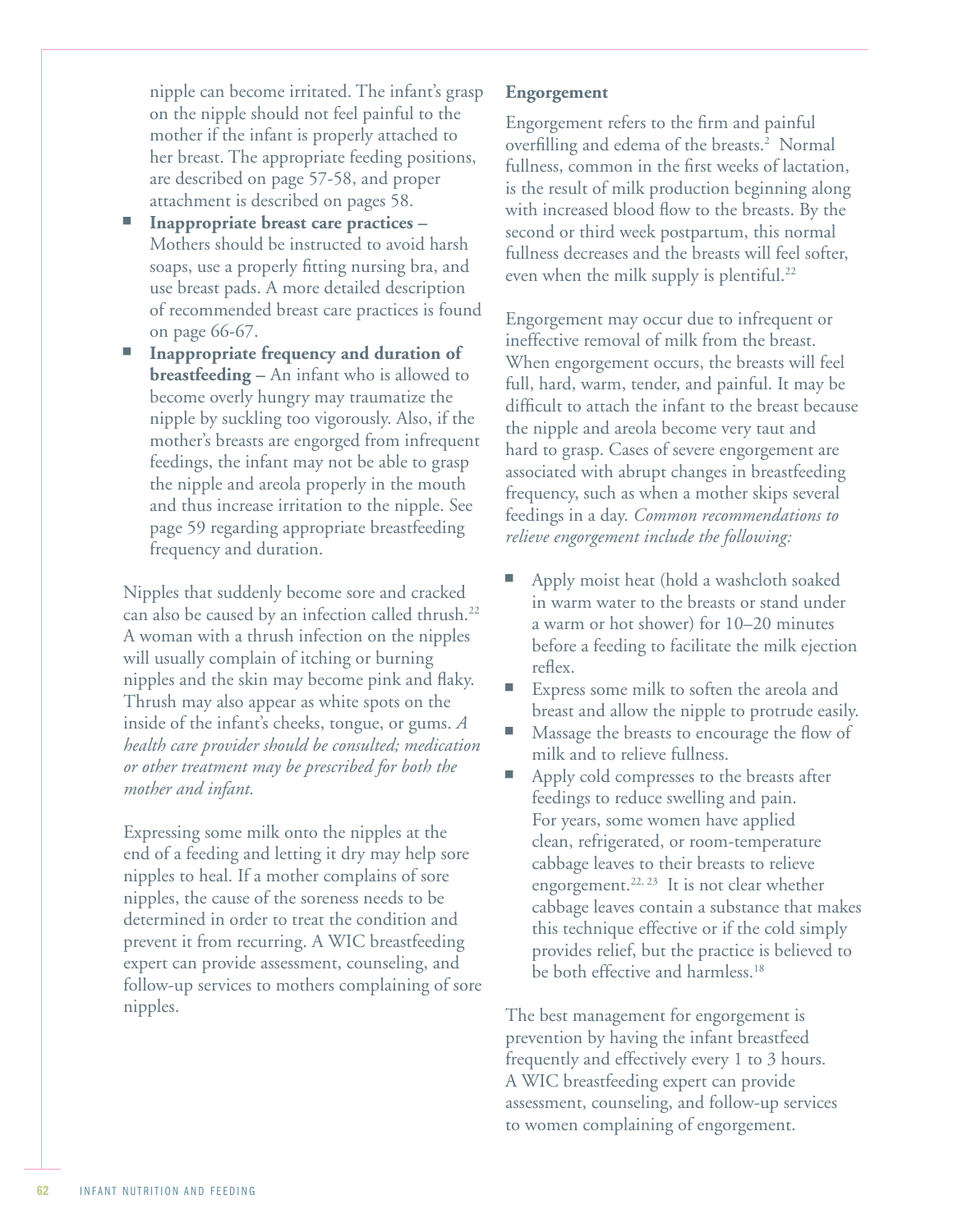#### **Plugged Milk Ducts**

A plugged milk duct can occur when a milk duct becomes clogged with milk. A mother with a plugged milk duct will commonly complain of a localized tender area on her breast or a lump she can feel in her breast (but does not have fever or other flu-like symptoms). Plugged ducts can be caused by improper positioning of the infant on the breast, severe engorgement, consistently breastfeeding on one breast only, infrequent or skipped feedings, or pressure applied on the breast (e.g., by a tight bra or other constricting clothing, or certain sleeping positions).

#### *To release a plugged milk duct, a mother can take these steps:*

- Take a hot shower or apply warm, moist cloths to the area where the plugged duct is located and the rest of the breast.
- Massage the breast from the plugged area down to the nipple before and during breastfeeding.
- Breastfeed frequently (at least every 2 hours) and use different positions.
- Position the infant's chin toward the plugged duct and empty the affected breast first.
- Loosen tight clothing, especially the bra.
- Get plenty of rest.

*Because mastitis can result if plugged milk ducts are not relieved, a mother should contact her health care provider if the plugged duct does not go away or if she starts developing symptoms of mastitis. See below for more information regarding mastitis.*

#### **Mastitis**

Mastitis is an infection of the breast. It can occur if a mother does not breastfeed frequently and effectively, and thus often appears following engorgement or plugged ducts. This condition frequently occurs at times of stress or change in usual routine (e.g., guests are visiting, holiday time, returning to work). Frequent and effective breastfeeding (which empties the milk from the breasts regularly) can prevent most cases of mastitis from developing. A mother with

mastitis may have any of the following symptoms: tenderness and/or redness of the breast or flu-like symptoms such as body aches, headache, nausea, fever, chills, malaise, or fatigue. A breastfeeding mother complaining of any of these symptoms should contact or be referred to her health care provider immediately. The treatment is the same as for plugged ducts: apply heat, get plenty of rest, drink adequate fluids, and breastfeed often. Antibiotics will usually be prescribed to cure the infection. To prevent the recurrence of mastitis, it is important that a mother take the entire course of prescribed medication, even if her symptoms have disappeared before the medication is finished. It is recommended that mothers continue breastfeeding, using both breasts at each feeding, and breastfeed frequently to remedy and prevent this condition. If mastitis is not quickly or completely treated, a more serious condition such as a breast abscess may result.<sup>18</sup>

#### **Poor Suckling**

An infant who does not appear to be correctly attached to the breast, chews on the nipple, or pushes the nipple out of his or her mouth may not be suckling effectively. Poor suckling may result from improperly positioning an infant, incorrect use of the tongue while breastfeeding, nipple preference, and other problems. An infant who suckles poorly may be breastfeeding often but ineffectively and thus not necessarily receiving sufficient milk from the breasts. Ultimately, poor suckling can result in a decrease in the mother's milk supply as well as an infant who is frustrated, gaining weight inadequately, has a low urinary output, and has abnormally infrequent stools. If a mother complains that her infant has any of these symptoms, refer the infant to a health care provider or WIC breastfeeding expert. A WIC breastfeeding expert can provide assessment, counseling, and follow-up services to correct suckling problems.

#### **Appetite/Growth Spurts**

Appetite or growth spurts are short periods of time when the infant breastfeeds more frequently than normal.<sup>2,16</sup> Around 8 to 12 days of age, mothers may notice the infant acts hungrier than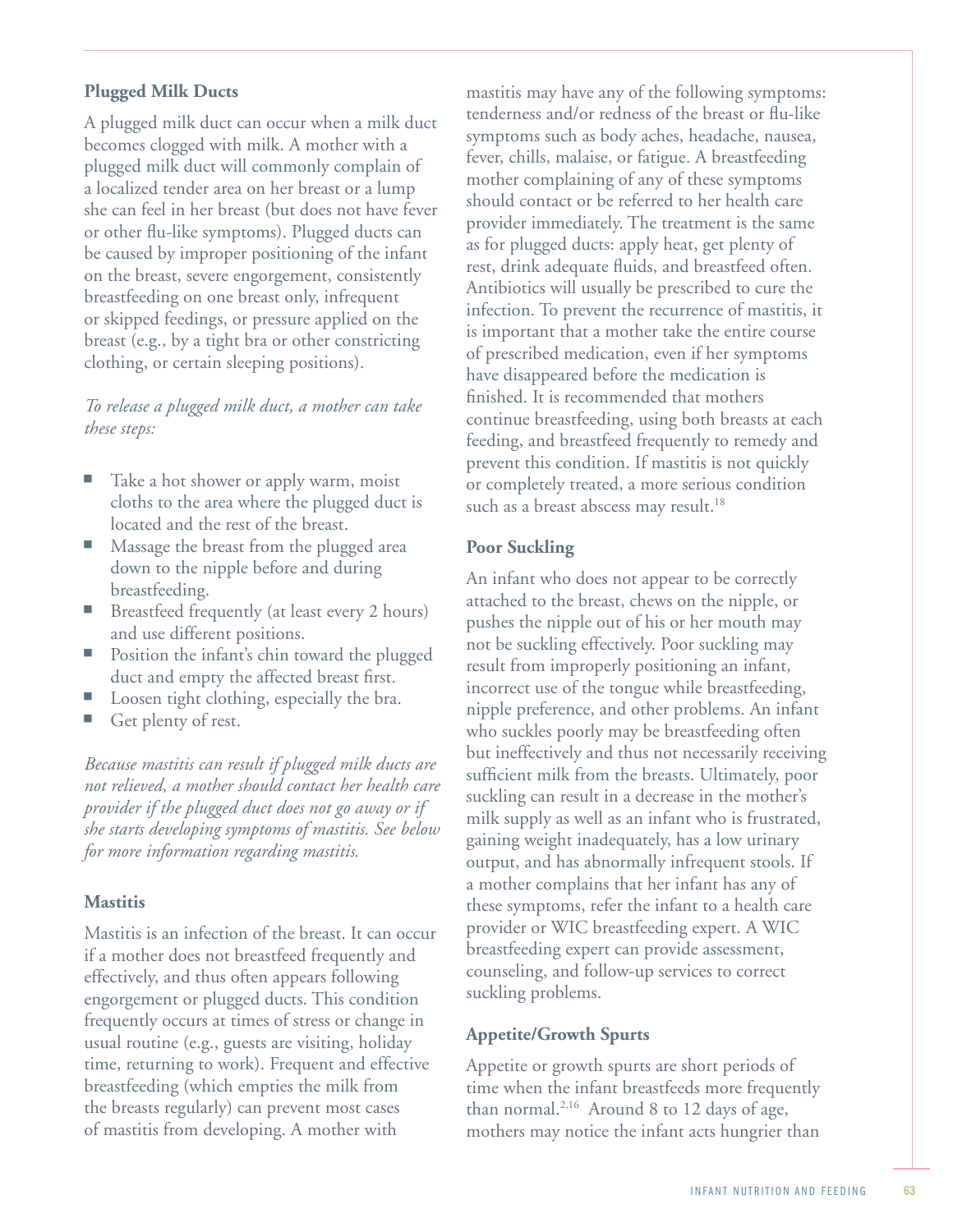normal and may not seem satisfied.2 During this time, the fullness of the mother's breasts may have also subsided. Consequently, a mother may feel these signs indicate that she is not producing enough milk for her infant.<sup>2,16</sup> Many mothers begin to supplement their feedings with infant formula, try to feed their infant complementary foods, or even stop breastfeeding completely.<sup>2,16</sup>

Although a mother may feel that she has an insufficient milk supply, what is actually happening is the infant is signaling the mother's body to produce more milk to meet his growing needs.<sup>16</sup> Encourage the mother to keep the infant at the breast as often as the infant demands to feed during this period. 2,16 Frequent feeding will increase her milk supply to meet her infant's increased needs and eventually he or she will resume a more normal feeding pattern.<sup>2,24</sup>

Other periods when appetite spurts can occur are 6 weeks, 3 months, and 6 months. 2,16 However, the time period an infant goes through an appetite spurt may vary. Anticipatory guidance to breastfeeding mothers regarding infant feeding patterns often eliminates supplementation and premature weaning.<sup>2</sup> If a mother expresses concern that an appetite spurt lasts longer than a few days, refer her to a WIC breastfeeding expert.

#### **Teething and Biting**

Teething and biting are not reasons to wean an infant from the breast. Infants can continue to breastfeed while growing teeth without causing pain to the mother. References such as La Leche League  $(2003)^{20}$  and Meek  $(2002)^{23}$  include useful tips on coping with teething and biting in breastfeeding infants. See page 134 for tips regarding soothing an infant who is teething.

#### **Refusing To Breastfeed**

An infant's sudden refusal to breastfeed is often referred to as a "nursing strike" and may occur at any time. Mothers may perceive this as a personal rejection, and a nursing strike may lead to early or unplanned weaning. Many mothers never figure out what caused the nursing strike but some common causes include:

- Onset of a mother's menses;
- Maternal stress:
- Change in maternal diet;
- Change in maternal soap, deodorant, or perfume;
- **I** Infant nasal congestion;
- A mother returning to work, or a period of separation of the dyad (mother and infant); and
- **I** Infant nasal obstruction or gastroesophageal reflux disease.

Efforts to restore or continue breastfeeding may take several days. Mothers will need reassurance to continue the breastfeeding relationship. Encourage mothers to continue putting infant to breast especially when he shows signs of hunger or when he is just awakening or sleepy; increase the amount of time holding or cuddling, including skin-to-skin contact; and minimize distractions. Mothers should be advised to maintain their milk supply by pumping or hand expression to assure continued adequate milk production. Instruct mothers to provide pumped breast milk in a cup, spoon, or dropper until breastfeeding resumes.

#### **Slow Weight Gain**

An infant's weight gain is the most reliable sign of breastfeeding success. When an infant does not gain weight adequately, appropriate action should be taken to increase the infant's weight as well as ensure that premature weaning does not occur. It is common for infants, both breastfed or formulafed, to lose a few ounces of weight in the first 3 or 4 days of life. During this period, infants pass their first stools and eliminate extra fluids that they are born with. This weight loss should stop as the mother's milk production increases. At this time, an infant who is breastfeeding effectively should begin gaining weight and ultimately exceed his or her birth weight by 14 days after birth.<sup>23</sup> After infants experience the typical early weight loss and regain their birth weight, they usually gain around 6 ounces per week during the first 6 months. See pages 60-61 for signs indicating the infant is getting enough milk.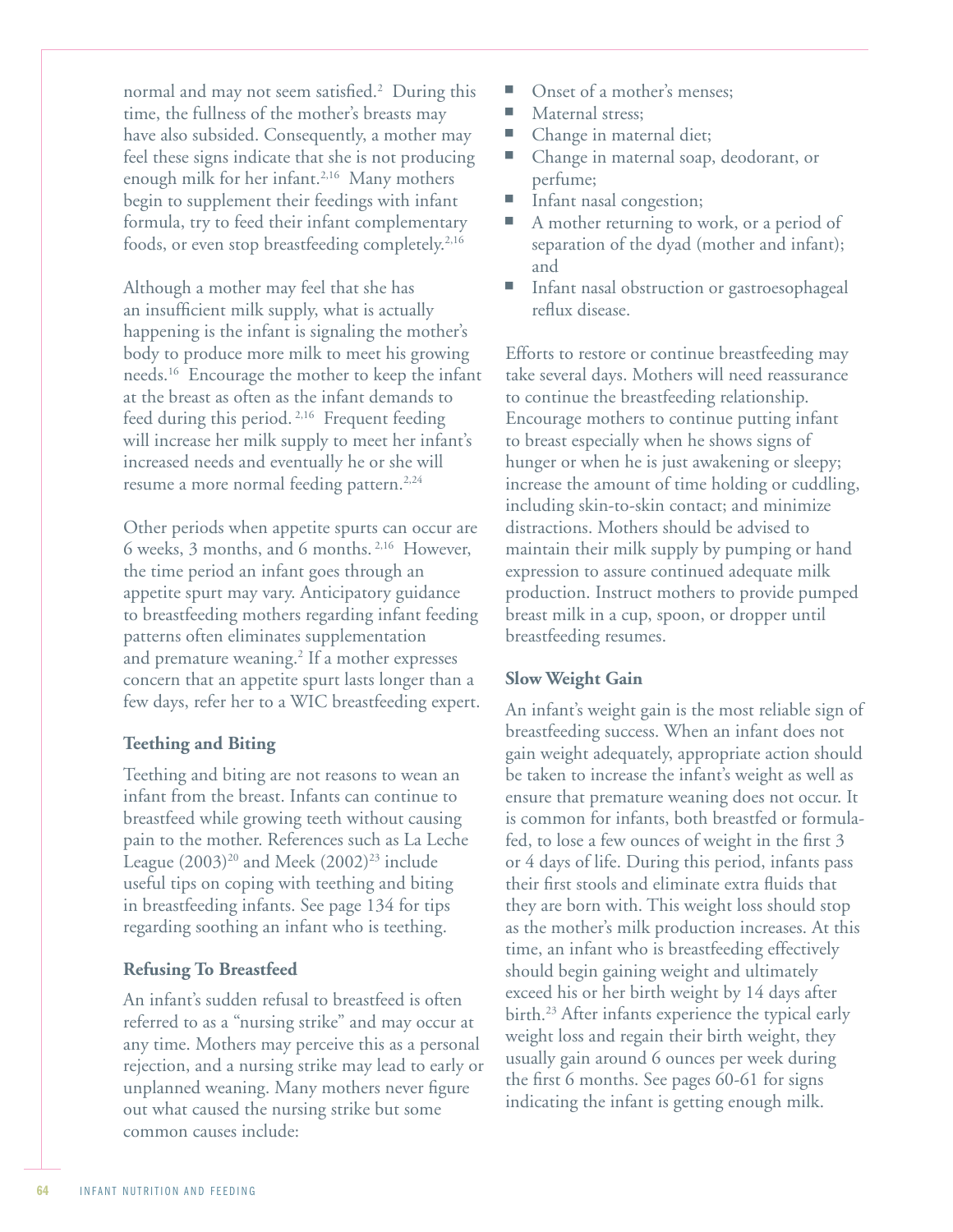*If an infant is under birth weight by 2 weeks of age or a mother is concerned about her infant's weight, advise her to consult her infant's health care provider.*

#### **Sleeping Through the Night**

Although many mothers worry about getting their infant to sleep through the night, the reality is that an infant's digestive system is not designed to go an extended amount of time without food.

Mothers have different definitions of what "through the night" means. Researchers use midnight to 5 a.m. as the standard definition; however, many mothers consider it to be much longer.<sup>16</sup>

Infants need the important nutrition that night feedings can provide for growth and development. Night feedings are also important for the breastfeeding mother because they help maintain a healthy milk supply and prevent the mother's breasts from becoming overly full. Mothers may feel pressure from family members and friends who indicate that their infant slept through the night at an early age; however, it is important to remind mothers that infants have different feeding patterns and feed at different time intervals. Some infants cluster feed in the late evening and sleep longer at night. Other infants continue to feed every 2 to 3 hours through the night.<sup>16</sup>

Sleep deprivation is natural in the early weeks after childbirth. Getting to know an infant's feeding and sleeping patterns is a learning process for mothers whether they breastfeed or formulafeed. Both feeding methods may disrupt sleep but breastfeeding eliminates having to get up and prepare a bottle of infant formula. Mothers can use strategies such as keeping the infant close to the bed in a bassinet, sleeping when the infant sleeps, and accepting help from others to get adequate rest. Assure the mother that as her infant grows he/she will sleep for longer intervals.

#### **Complementary Bottles and Pacifier Use**

In order to establish a good breast milk supply, advise mothers to avoid feeding complementary bottles of infant formula and water or using

pacifiers for the first 2 to 4 weeks of an infant's life. Supplementation with fluids other than breast milk as well as pacifier use can interfere with establishing effective breastfeeding and have been associated with early weaning.<sup>25, 26, 27</sup> Some of the problems that may be caused or aggravated by feeding complementary bottles or using a pacifier include:

- **Nipple preference –** Artificial nipples on bottles and pacifiers require different movements of the infant's tongue, lips, and jaw and may make it difficult for infants to easily go back to the mother's nipple and breast.
- **Engorgement** Bottles and pacifiers decrease the amount of time the infant spends breastfeeding. Breastfeeding immediately postpartum, and frequently, helps prevent engorgement.<sup>20</sup>
- **Refusal of the breast** After being on a bottle, the infant may become frustrated and not express as much interest in suckling from the breast.
- **Early weaning** Because the infant fills up on infant formula and suckles less on the breast, a reduction in milk production occurs.

#### *Mothers who report any of the above problems can be referred to a WIC breastfeeding expert for assistance.*

Some mothers may wish to partially breastfeed and feed some infant formula. It is possible to combine both breastfeeding and formula feeding. However, as a mother increases the amount of infant formula fed and decreases the number of feedings, her breast milk production will decrease, possibly resulting in total weaning. If a mother desires to wean her infant from the breast over the first few weeks of life, complementary bottles of infant formula can be given gradually as she weans. See pages 74-75 for guidelines on weaning.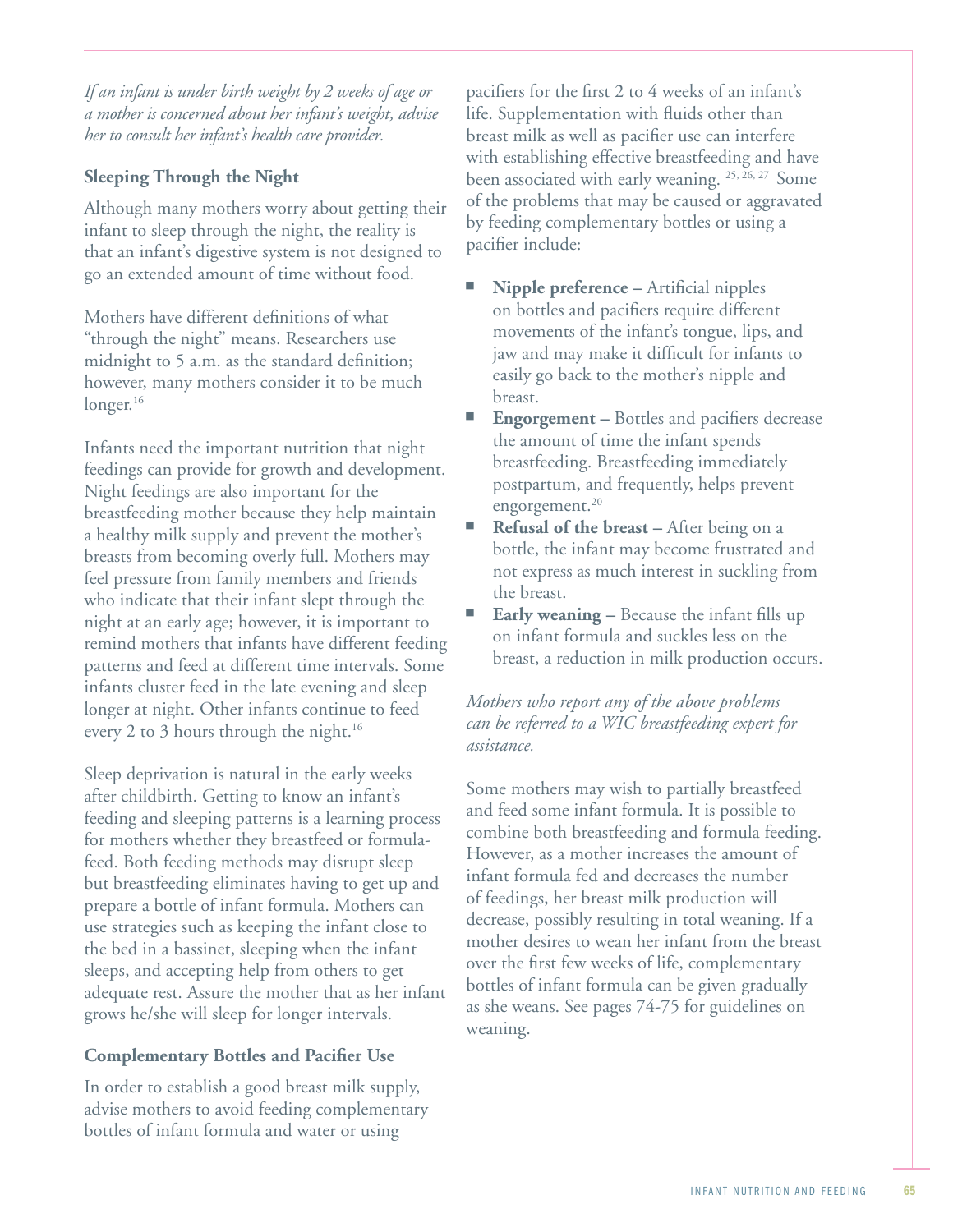#### Breastfeeding Aids and Devices

Elaborate equipment is not needed in order to breastfeed. However, there are some aids that can assist in avoiding breastfeeding problems. Items that can help mothers include:

#### **Nursing Bra**

Nursing bras are specially designed to allow a mother to open a flap of the bra over each breast separately so that she can easily feed her infant with one breast at a time. When choosing a nursing bra, the mother should shop for one a week or two before delivery when her breasts will be close to the size they will be during breastfeeding (after delivery, she can select additional bras to fit her size). The bra should be comfortable and nonconstraining, made with cotton cups (permitting adequate air circulation), and made with nonelastic adjustable straps for sufficient support.

Ideally, the bra should allow room inside for nursing pads and, if used, breast shells. Generally, underwire bras are not recommended during the lactation period. Wearing a bra is not necessary when a mother is sleeping; however, if a mother chooses to wear a bra while sleeping, it should be loose fitting and as nonbinding as possible.

#### **Nursing Pad**

Nursing pads are placed in a bra to soak up leaking milk. Washable or disposable nursing pads without plastic or waterproof liners are recommended because they allow air circulation. It is best to change nursing pads frequently to assure that moisture is not sitting on the nipples. Alternatives to commercial nursing pads include cotton handkerchiefs or squares cut from terry cloth, cotton diapers, or cotton T-shirts. Using toilet paper or facial tissue is not recommended because they dampen easily, fall apart, and hold liquid against the nipple.

#### **Breast Shell (Milk Cup)**

A breast shell (milk cup) is a two-piece hard plastic device that contains two parts: an inner center ring and an attached overlying dome.

These may be used to correct inverted or flat nipples (nipples that do not protrude properly; see page 61 for more information regarding inverted nipples). The shells may be used during the end of pregnancy or for 30 minutes prior to each feeding. Milk that collects in the shell should not be fed to the infant and should be discarded. Mothers should follow advice from a WIC breastfeeding expert on the proper use of breast shells. If a woman has inverted or flat nipples, refer her to the *WIC breastfeeding expert for assistance.*

#### **Nipple Shield**

A nipple shield is an artificial rubber latex or silicone nipple that rests on a mother's nipple while she is breastfeeding. Although previously not recommended because they were believed to interfere with milk supply, newer silicone nipple shields may be used in certain situations. *With the guidance of the WIC breastfeeding expert, using nipple shields for a period of a few days to a few weeks may be appropriate to:*<sup>2</sup>

- Help an infant latch on to a flat or inverted nipple
- Help an infant latch onto an engorged breast
- **Protect sore nipples**
- Reduce an excessively rapid milk flow and
- Help an infant learn to latch on during the process of relactation (see page 75 for information regarding relactation).

Nipple shields have been used by some women who believe they relieve sore nipples; however, they do not prevent sore nipples, nor correct their underlying cause. *If a mother is using the nipple shields and having trouble weaning her infant off them, refer her to a WIC breastfeeding expert, healthcare provider, or lactation management expert for assistance.*

#### Breast Care

Mothers can take simple steps when caring for their breasts to minimize the development of some common breastfeeding-related breast and nipple problems.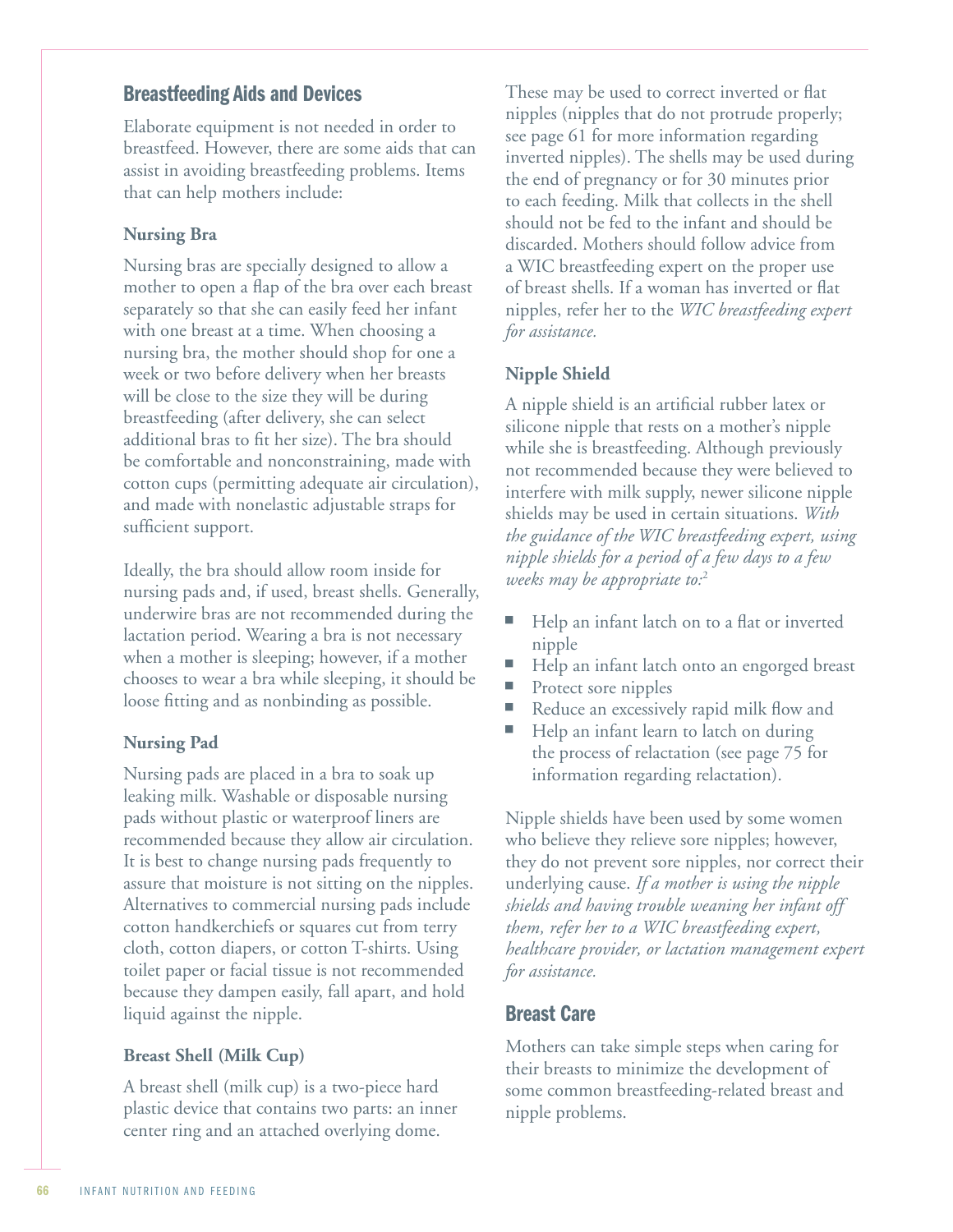#### **Recommended breast care practices:**

- Keep nipples dry between feedings Nipples should be air dried after each feeding and breast pads should be replaced frequently (when moist) to reduce the likelihood of bacterial or fungal growth. Expressing some milk onto the nipples at the end of a feeding and letting it dry may help sore nipples to heal.
- Do not dry the nipples with a hair dryer **or heat lamp after breastfeeding –** Drying the nipples with a hair dryer or heat lamp removes the internal moisture in the skin, which may cause drying and cracking of the nipples.
- Avoid using harsh soaps and detergents **on nipples and areolae** – Soap, shampoo, detergents, or alcohol used on the nipples and areolae remove natural lubricants and dry them out. Soap or shampoo that drips onto the nipples or areolae during a bath or shower can be rinsed off with clean water. Excessive washing or rubbing may remove the protective outer layer of cells on the nipples and areolae, contributing to soreness.
- Avoid "toughening" the nipples by rubbing **them with a towel/cloth or otherwise "preparing the nipples" for breastfeeding before delivery –** This practice can remove natural lubricants and some of the outer cell layer from the breast and increase irritation to the nipple.
- Do not use creams, ointments, or oils **on the nipples or areolae on a routine basis to heal sore nipples, abrasions, or cracks –** The Montgomery's glands in the areola secrete oils that naturally cleanse, lubricate, and protect the nipple and the areola during breastfeeding. This process eliminates the need for routine application of creams, ointments, or oils. However, there are circumstances when pure lanolin cream is recommended to occasionally soothe sore nipples. Creams and ointments do not prevent nipple soreness and should not be used as a substitute for determining and correcting the cause of a mother's sore nipples.

#### Expressing Breast Milk

*A woman may need or want to express some of her breast milk under these circumstances:*

- Her breasts are engorged
- Mother and infant are separated (e.g., if milk is needed while the infant is with a babysitter or in day care) or
- Mother or infant is sick or hospitalized.

All breastfeeding mothers can benefit from knowing how to express their breast milk. Breast milk can either be expressed manually or by breast pump (hand or electric). A variety of resources include instructions on hand expression of breast milk (see La Leche League  $(2004)^{22}$  or Meek  $(2002)^{23}$  for examples).

#### *The basic steps for manual milk expression:* <sup>2</sup>

- Wash hands thoroughly with soap and warm water.
- Gently massage the breast from the outside quadrants toward the areola; avoid applying deep pressure or friction.
- A washcloth with warm water may be placed on the breast about 5 minutes before milk expression.
- Place the hand with the fingers below and the thumb above about 1¼ inch away from the nipple base so they form a "C." Press toward the chest wall and then compress the thumb and fingers together, rolling them toward the nipple. Move the hand around the areola to reach all of the areas that cover the pooled milk in the lactiferous sinuses. Use the free hand to massage the breast from the outer quadrants toward the nipple. Do not squeeze the nipple.
- The manual method can take 20 to 30 minutes for adequate draining of both breasts.

#### *Refer mother to a WIC breastfeeding expert for more information concerning manual breast milk expression.*

*General guidelines for breast pump milk expression:* <sup>2</sup>

- Wash hands before beginning to express milk.
- Ten minutes of pumping each breast should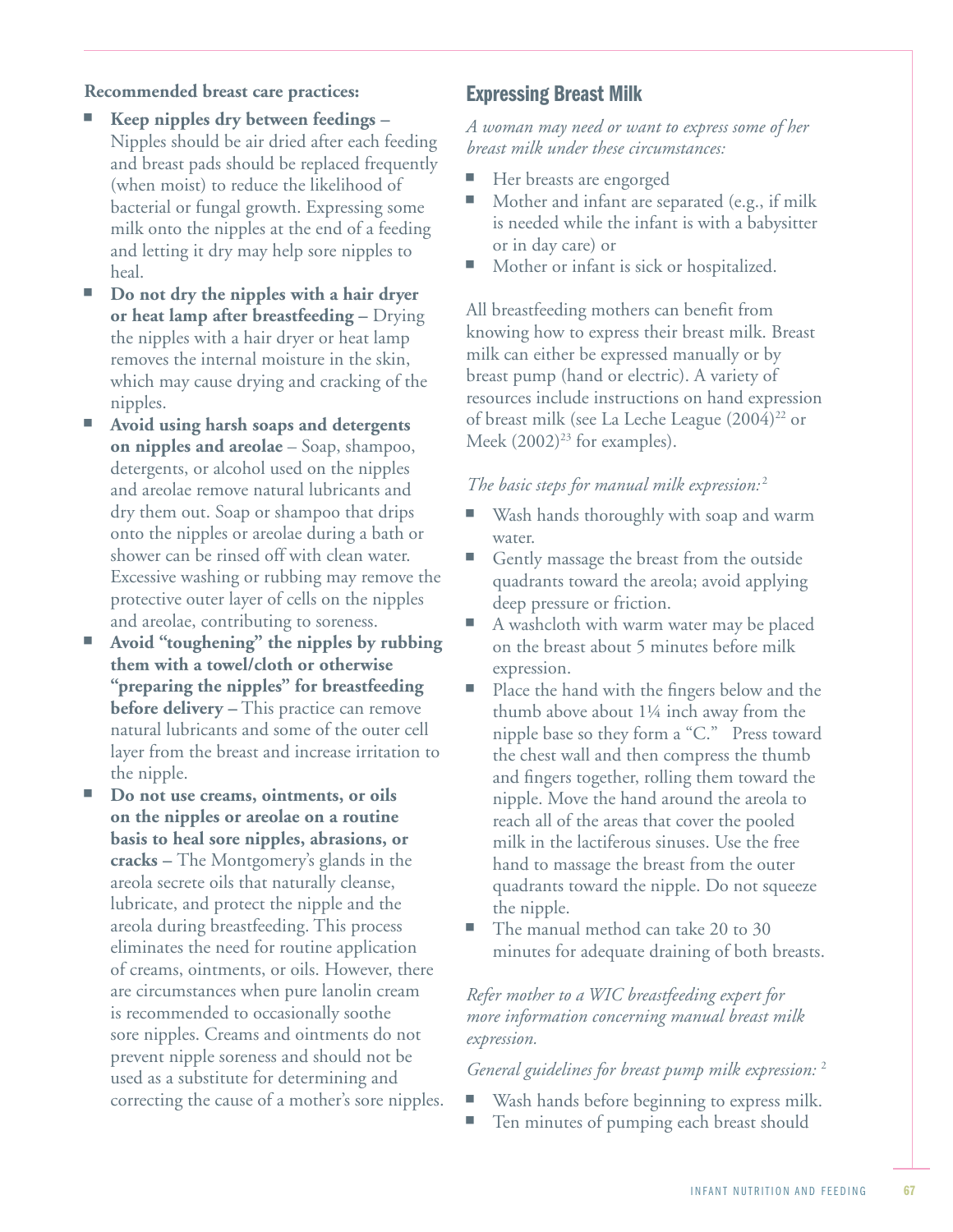be sufficient for maintenance of adequate milk production, preferably from both breasts simultaneously.

Develop relaxation techniques, such as sitting in a comfortable environment. Think about the infant or look at a photograph of the infant. Gently massage the breast before and during the milk expression.

*Mother should refer to the manufacturer's instructions for the specific pump. If instructions are not available, refer her to a WIC breastfeeding expert.*

Breast milk should always be collected in a very clean container (rigid plastic or glass containers are generally recommended). See pages 68–69 for guidelines on safe storage and preparation of expressed breast milk for feeding.

Since breast milk is not homogenized, the fat in it will separate and come to the top. Also, if breast milk sits for a while, there may be small lumps of cream that do not dissolve. These characteristics are all normal.

#### Storing Expressed Breast Milk

Expressed breast milk is a perishable food which must be stored properly for safe consumption. *The following guidelines are recommended to prevent contamination of breast milk:*

- Store expressed breast milk in clean glass bottles, rigid plastic bottles, or disposable plastic nursing bags tightly capped after filling (sterilized bottles and parts should be used for infants less than 3 months old) (see page 91 regarding sterilization of bottles). Do not use ordinary plastic bags or infant formula bottle bags since they may crack and leak.<sup>23</sup>
- **EXECUTE:** Breast milk can be frozen immediately after collection in portions generally needed for a single feeding (e.g., 2 to 3 ounce portions for most infants less than 3 months old; 3 to 4 ounce portions for infants 3 to 5 months old; 4 ounce or larger portions for infants 6 months and older). Also, some 1 ounce portions can be frozen for times when the infant wants some extra milk. When filling a

bottle, leave room (about 1 inch) at the top for expansion. Never add fresh breast milk to already frozen breast milk.

- Store bottles of breast milk in a properly functioning refrigerator at 39 degrees Fahrenheit (F) or below after collection.<sup>2</sup> Breast milk is remarkably resistant to bacterial growth but, to be safe, use refrigerated breast milk within 48 hours from the time it is collected.<sup>2, 24</sup> Since refrigerators may be opened regularly, it is advisable to store the milk in the back section of the refrigerator, which tends to be colder than the front or door.
- $\blacksquare$  Breast milk that will not be fed within 48 hours of collection should be frozen.<sup>24</sup> Frozen breast milk should be stored in the rear of a properly functioning refrigerator freezer, where the temperature is at 0 degrees F, and can be stored for as long as  $3$  to 6 months.<sup>24</sup> If the freezer is not working or if there is a power failure, frozen milk may thaw out and become rancid and spoil sooner. Label the container of milk for storage with the collection date. Use the oldest milk first.
- Once frozen breast milk is thawed, it should be refrigerated at 39 degrees F or below, used within 24 hours, and should not be refrozen.<sup>2</sup> If the milk has an offensive odor when thawed, it may have spoiled and should be discarded. Also, do not add warm milk to cold or frozen milk. While breast milk is very resistant to bacterial growth when fresh, it is much less resistant after it has been frozen. Each time a liquid is added to frozen milk, a thin layer of milk thaws which is a potential area for bacterial growth. While the risk is small, the best practice is not to open stored milk until feeding time.
- If traveling with bottles of expressed breast milk, store them in a cooler with ice or an ice pack.
- Clean used bottles and their parts with soap and hot water. If the infant is less than 3 months old, sterilize those items in boiling water, as shown in Figure 6a-c, pages 93–95, or wash in a dishwasher before reusing.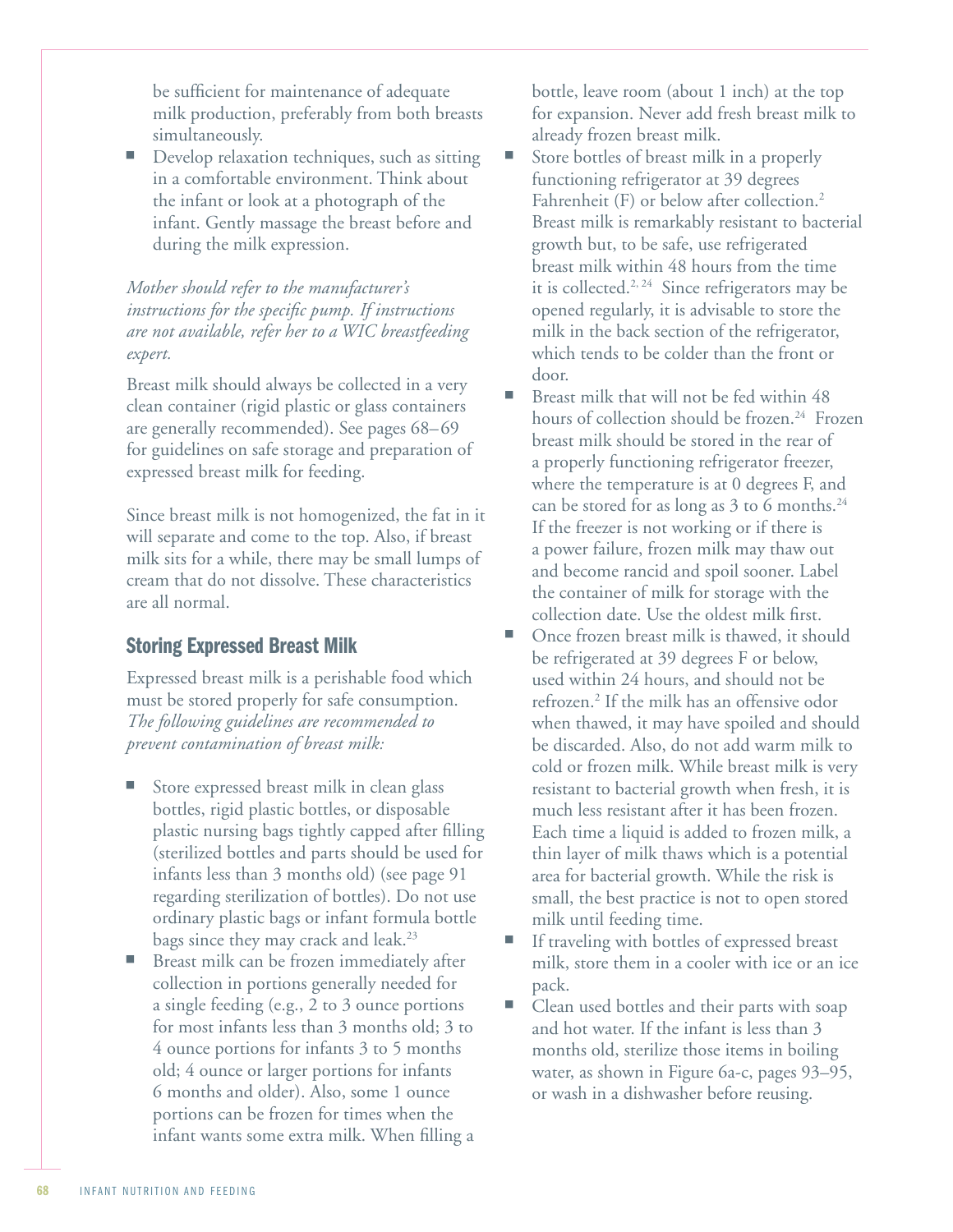#### Warming Expressed Breast Milk

The following guidelines are recommended to thaw and warm breast milk:

- Milk should be thawed quickly. To thaw and warm a container of frozen expressed breast milk:
	- Hold the bottle under running lukewarm water. $2$
	- Shake the bottle gently to mix (breast milk separates into a fatty layer and a watery layer when it is stored).
	- Avoid too much heat or shaking because heat will damage the protective substances in the milk and very vigorous shaking will cause the milk fat to separate out.
- Test the temperature before feeding to make sure that it is not too hot or cold (test by squirting a couple of drops onto the back of your hand). Use the milk immediately after warming to avoid breakdown of the milk fat, the development of rancidity, and bacterial growth.
- Thaw and/or warm only as much breast milk as you think will be needed for a feeding. Thawed breast milk must be used within 24 hours or discarded.2 Do not refreeze breast milk that has been thawed.
- Never use a microwave oven to thaw or warm breast milk.<sup>2</sup> Liquid in a bottle may become very hot when heated in a microwave oven and remain hot after removal from the oven even though the bottle feels cool. Infants have been seriously burned while being fed liquids warmed in microwave ovens. Covered bottles can explode when heated in a microwave oven. Also, many of the immunities in breast milk can be destroyed if the milk is heated in a microwave oven.

#### Planning for Time Away From the Infant

Many mothers need or want to return to work or school outside their home shortly after their infant's birth. Mothers who are temporarily separated from their infants can successfully continue to breastfeed them. The following tips may improve a mother's ability to continue breastfeeding whether she chooses to work, go

to school, or leave her infant temporarily in someone else's care:

*If possible***, delay the return to work or school until the infant is at least 4 to 6 weeks old.** The period from birth to 4 to 6 weeks is critical for establishing a mother's milk supply. If a mother returns to work or school before that time and is away from her infant for long periods, she may have difficulty maintaining her milk supply.

**Learn how to express breast milk.** A mother who is comfortable expressing breast milk manually (by hand) or mechanically (using a breast pump) can collect her milk while away from her infant. Mothers who begin expressing, collecting, and freezing small amounts of milk each day are able to build up a stored supply of milk. Thus, some recommend pumping twice a day, in addition to breastfeeding the infant, beginning several weeks before they return to work or school. This allows the milk supply to increase gradually over the weeks. See page 67 on milk expression.

**Inquire about breastfeeding support at the workplace/school.** Some workplaces or schools may feature supportive policies (e.g., allowing breaks or flexible work hours for pumping or breastfeeding) and facilities for breastfeeding mothers (e.g., special rooms or areas for breastfeeding with privacy, an electric breast pump for employees' use, and a refrigerator to store expressed milk).

**Make child care arrangements for the infant.** The arrangements families make for their children can vary including care by relatives, center-based care, family child care provided in the caregiver's home, and care provided in the child's home by babysitters. Encourage mothers to choose an arrangement that is supportive of breastfeeding and, in the case of a child care center, allows her to breastfeed if she visits. The temporary caregiver needs to be instructed on:

How to use frozen breast milk (see pages 68–69 for instructions on how to handle frozen breast milk) and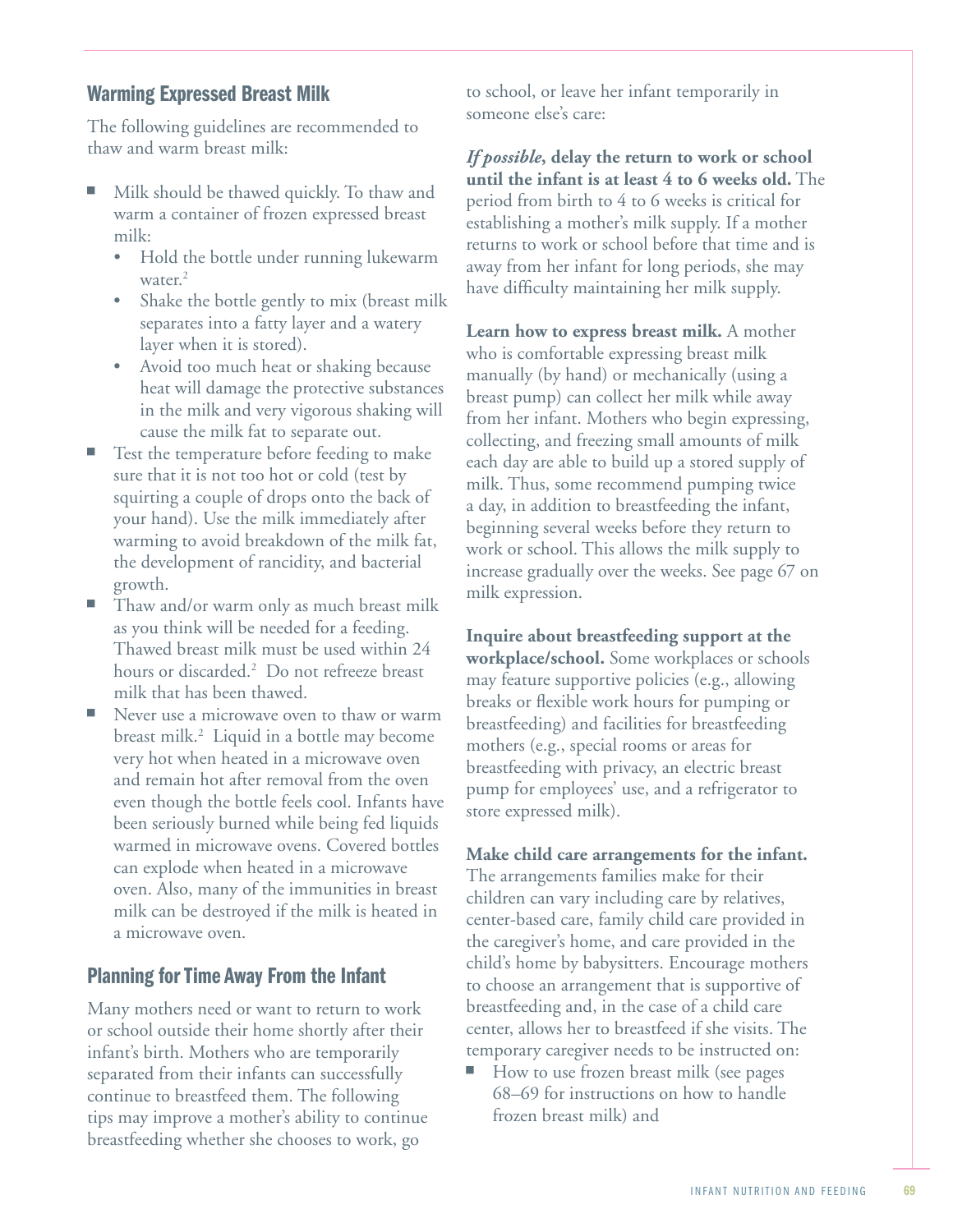How much expressed breast milk (or infant formula) the infant usually consumes and how often he or she usually eats (this will depend on the infant's stage of development and other factors); The temporary caregiver should still be encouraged to follow the infant's hunger and satiety cues in deciding when and how much to feed.

**Make arrangements for safely storing expressed breast milk while away from home.** It helps if a refrigerator is available for storage at the worksite or school. If not, some mothers store their milk in coolers packed with ice or ice packs. See pages 68 for information regarding storage of expressed milk. Encourage the mother to label the container of milk for storage with the collection date. The oldest milk should always be used first.

**Prepare the infant for being fed by someone other than the mother.** An infant who will be fed by someone else needs to be introduced to a bottle before his or her mother starts going to work or school – some recommend 2 weeks before she returns and preferably no sooner than when the infant is 3 to 4 weeks old. By that age, the mother's milk supply should be established and there will be less chance of causing nipple preference in the infant. An older infant may take breast milk from a cup.

#### **Maintain a good milk supply.**

The easiest time to express milk to build up a supply is in the morning. Most mothers have more milk in the morning and find that it is easiest to express then. One technique that works well for many mothers is as follows:

- Breastfeed the infant from one breast after waking up in the morning.
- Put the infant down, pump the milk from the other breast, and store it.
- As soon as the pumping is finished, let the infant breastfeed on the side that was just pumped.

Infants will usually consume the remaining milk that the pump did not extract. The extra suckling will also increase the mother's milk supply.

- Breastfeed the infant when home; express milk during the day if possible. In order to maintain her milk supply and avoid engorgement and breast infections, a mother should breastfeed her infant before leaving for work or school, after coming home for the day, and in the evening, and, if possible, express her milk during the day. Mothers often express their milk during breaks and/or lunch hour. Some mothers go to their infants or have their infants brought to them for breastfeeding at lunch time. Alternately, when milk expression is not possible, infant formula can be provided while the mother is away. Some infants may wait until their mothers arrive home to do most of their feeding; this is not a problem as long as the infant is consuming an adequate amount to maintain proper growth.
- Breastfeed regularly on weekends and evenings. Breastfeeding mothers decrease their chances of experiencing discomfort, engorgement, and a lower milk supply if they breastfeed frequently at times when they may not be expressing their milk (i.e. evenings and weekends). As the week progresses, some mothers may find that there seems to be less milk to express. A mother can maintain and increase her milk supply if she breastfeeds (or pumps) often (6 or more times a day during the week and more on weekends), gets adequate rest, and consumes a nutritionally adequate diet.

Although additional planning and scheduling is required when breastfeeding while working or attending school, continuing to breastfeed, to whatever degree, benefits both the mother and her infant.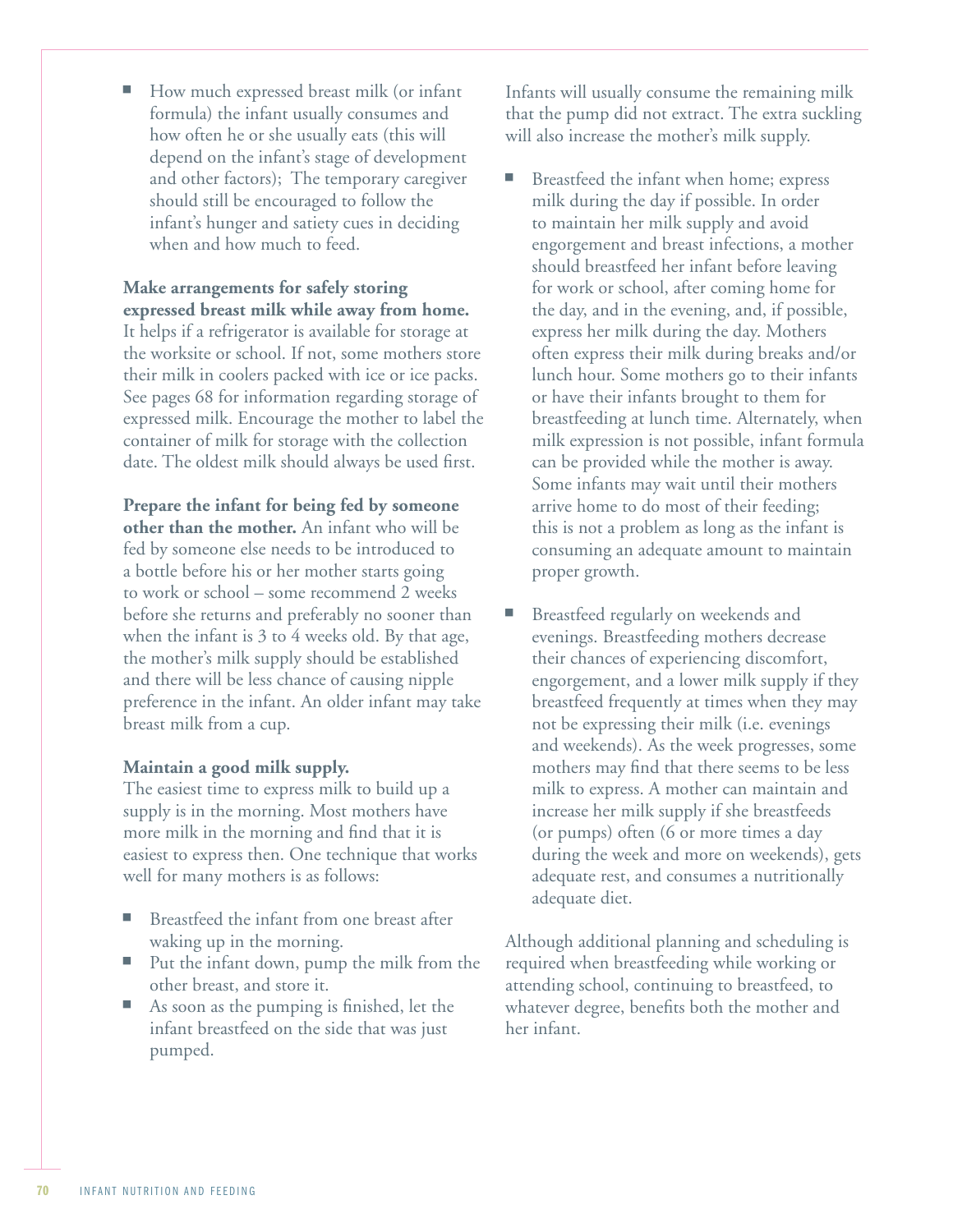# Use of Cigarettes, Alcohol, Other Drugs, and Certain Beverages During Breastfeeding

This section provides guidelines and background information on the use of cigarettes, alcohol, other drugs, caffeine-containing products, and herbal teas during breastfeeding.

#### **Cigarettes**

A mother who smokes cigarettes can still provide her infant the benefits of breastfeeding. However, breastfeeding mothers should be actively discouraged from smoking. Smoking is associated with a poor milk supply and has harmful effects on the mother and her infant.18

#### Effects of Cigarette Smoking on Breastfeeding Infants

Nicotine and other compounds such as cyanide and carbon dioxide from cigarettes can enter an infant's system through breast milk.<sup>2</sup> Nicotine, the addictive substance inhaled when smoking cigarettes, does not disrupt lactation but may interfere with the milk ejection reflex and milk production. The nicotine content of the milk is correlated with the number of cigarettes smoked per day and how recently the mother smoked before a feeding. Maternal smoking has been associated with:18

- Decreased infant growth
- Increased number of infant respiratory illnesses and
- Increased rates of infantile colic.

#### **Sudden Infant Death Syndrome is more common in infants of smokers.**<sup>18</sup>

The Environmental Protection Agency<sup>28</sup> has concluded that second-hand smoke (cigarette smoke exhaled by smokers and given off by the burning ends of cigarettes) is a human lung carcinogen and that exposure to such smoke has these harmful effects on infants and children:

Increases the risk of lower respiratory tract infections such as bronchitis and pneumonia

- Increases the prevalence of fluid in the middle ear, a sign of chronic middle ear disease
- Irritates the upper respiratory tract and is associated with a small but significant reduction in lung function
- Increases the frequency of episodes and severity of symptoms in asthmatic children and
- Is a risk factor for new cases of asthma in children who have not previously displayed symptoms.

#### **Effects of Cigarette Smoking on the Mother**

The U.S. Surgeon General has concluded that cigarette smoking increases a woman's risk of developing cardiovascular diseases (including atherosclerosis, stroke, and coronary heart disease), respiratory diseases (including chronic obstructive pulmonary disease and asthma), infertility, cataracts, hip fractures and low bone density postmenopausal, peptic ulcer, cancers (of the lung, larynx, oral cavity, esophagus, stomach, pancreas, urinary bladder, cervix, and kidney), and risk of dying prematurely in general, and is a major threat to the outcome of pregnancy and the well-being of the newborn infant.<sup>29</sup>

#### **Smoking Cessation**

Refer breastfeeding mothers who smoke, and are having difficulty quitting, to smoking cessation programs in your area. Refer to the U.S. Department of Agriculture, Food and Nutrition Information Center resource list entitled "Alcohol and Substance Abuse During Pregnancy and Breastfeeding, September 2003" available at **http://www.nal.usda.gov/fnic/ pubs/bibs/topics/pregnancy/substance\_abuse\_ resourcelist.pdf** for guidance and publications appropriate to counsel pregnant or breastfeeding mothers about smoking cessation.

#### *If a breastfeeding mother is unable to totally quit smoking, recommend that she do the following:*<sup>23</sup>

- Cut down on the number of cigarettes smoked
- Refrain from smoking while breastfeeding her infant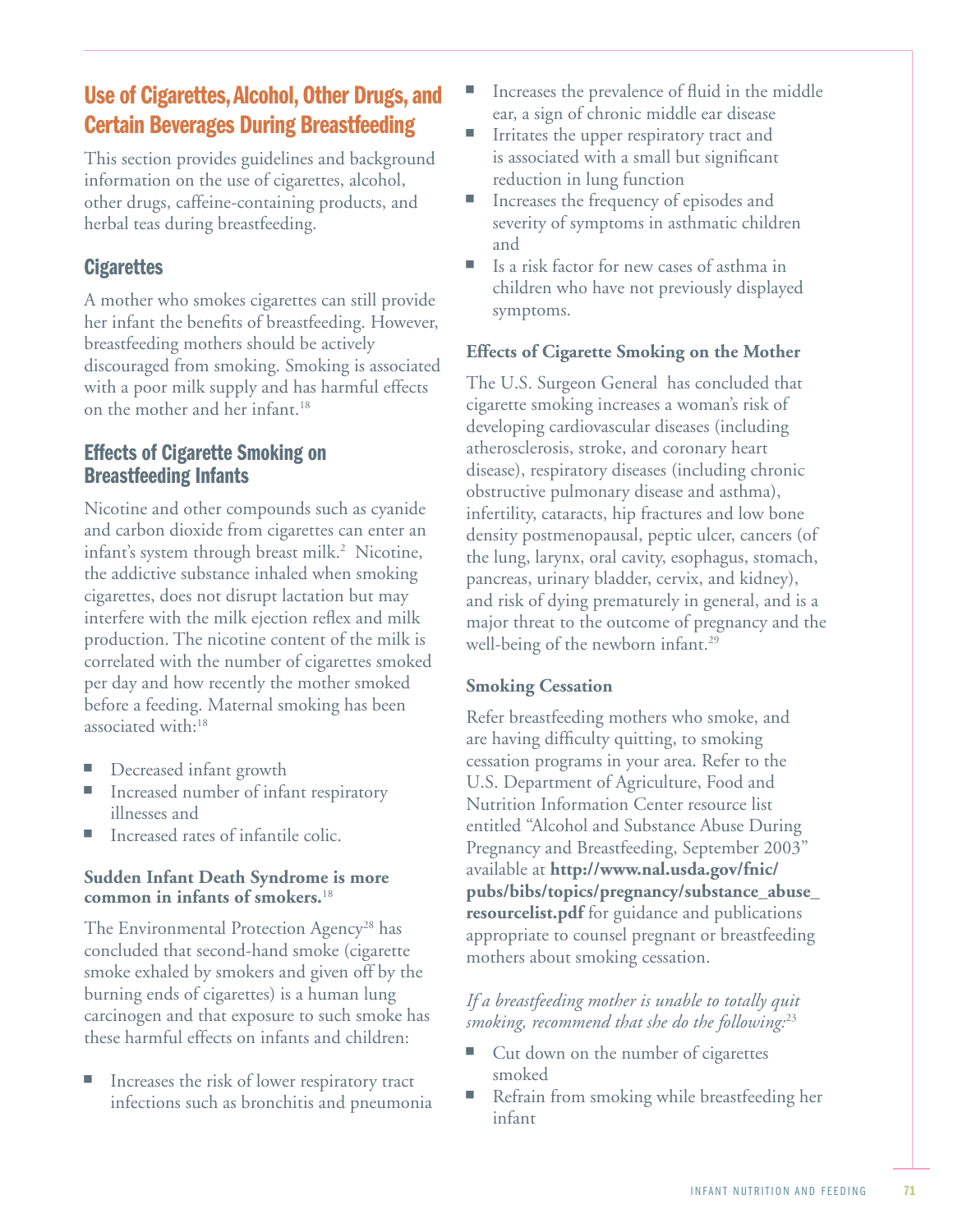- Avoid smoking in her infant's presence (nicotine, via cigarette smoke, can also enter an infant's system from the air) and
- Refrain from smoking until right after a feeding so that nicotine levels will have time to decrease before the next feeding.

*Nicotine patches or gums are often promoted for use to help smoking cessation; however, mothers should consult their health care provider before using these products.*

Given the effects of second-hand smoke on children, advise mothers to also ask other smokers they know to avoid smoking around the infant or other children.

#### Alcohol

Contrary to popular belief, consumption of alcoholic beverages has not been shown to have any beneficial effects on breastfeeding (i.e., drinking beer does not increase your milk supply). Alcohol consumed by a mother can enter her infant's body through breast milk; levels have been shown to peak in breast milk $30$  to 90 minutes after alcohol consumption by the mother. It is recommended that mothers avoid habitual use of alcohol while breastfeeding.

#### **Effects of Alcohol on Mother and Infant**

Excessive alcohol intake is associated with failure to initiate the milk ejection reflex, high alcohol levels in milk,<sup>30</sup> lower volumes of breast milk ingested by the infant, $31$  and disturbances in the infant's sleep-wake pattern.<sup>32</sup> The amount of alcohol that may impair the milk ejection reflex is more than about two alcoholic drinks (0.5 grams of alcohol per kilogram body weight) per day for the average woman.<sup>30</sup> Two drinks are equivalent to about 3 ounces of liquor, two 12 ounce cans of beer, or 8 ounces of table wine. Also, a mother who drinks excessively may not be able to think and act normally and could accidentally take actions that endanger her infant.

#### **Recommendations on Alcohol**

The Dietary Guidelines for Americans, 2005 recommends that alcoholic beverages should

not be consumed by breastfeeding women.<sup>33</sup> If a breastfeeding mother will not or is unable to stop drinking alcohol, recommend that she limit her intake as much as possible. Breastfeeding mothers who consume alcohol should wait at least 2 hours before breastfeeding their infant.<sup>18</sup> Refer breastfeeding mothers who drink excessively to alcohol assessment, treatment, and counseling services in your community. Refer to the U.S. Department of Agriculture, Food and Nutrition Information Center resource list entitled "Alcohol and Substance Abuse During Pregnancy and Breastfeeding, September 2003" available at **http://www.nal.usda.gov/fnic/pubs/bibs/topics/ pregnancy/substance\_abuse\_resourcelist.pdf** for guidance and publications appropriate to counsel pregnant or breastfeeding mothers about alcohol abuse.

# Caffeine-Containing Products

Moderate caffeine intake in the form of coffee, tea, or caffeinated sodas is acceptable while breastfeeding. The amount of caffeine in breast milk is usually less than 1 percent of the amount ingested by the mother.<sup>2</sup> Caffeine is not detected in infants' urine whose mothers consume up to 3 cups of coffee a day.

#### **Recommendations on Caffeine-Containing Products**

The AAP Committee on Drugs states that no effect of caffeine has been observed in breastfeeding infants of mothers with moderate intake of caffeinated beverages (2–3 cups per day).<sup>34</sup> However, excessive intake  $($ >5 caffeinated beverages per day) may result in a more fussy and irritable infant. If an infant exhibits these symptoms, decreasing caffeine intake is recommended for the mother.

Caffeine-containing medications (e.g., certain varieties of stimulants, pain relievers, cold remedies, and weight-control aids) should also be avoided. Breastfeeding mothers on these medications should consult their health care providers.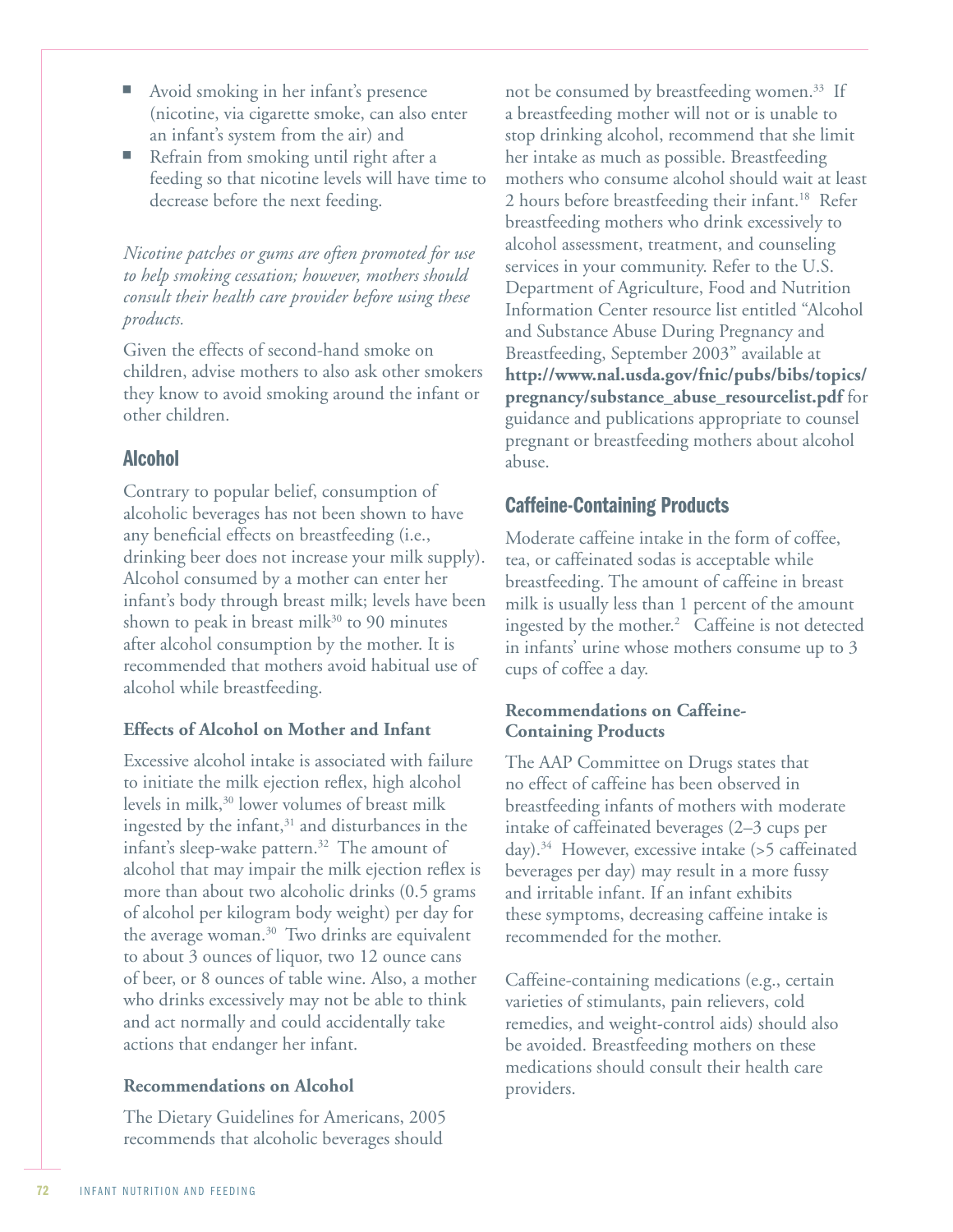#### Herbal Teas

Use of herbs and herbal teas continues to increase; however, little research on the safety and efficacy of herbal therapies exists and herbal preparations remain unregulated by the Food and Drug Administration. Herbs contain compounds that may have pharmaceutical effects similar to drugs and, like drugs, may pass into breast milk. Concern has been expressed regarding the effects of some herbal teas consumed by breastfeeding mothers on their infants. Many herbal teas are benign and serve as flavorful alternatives to caffeinated beverages; these include chicory, orange spice, peppermint, raspberry, red bush, and rose hip teas.<sup>18</sup> However, components in some herbal teas made with buckhorn bark, senna, star anise, comfrey, chamomile, and a tea called "Mother's Milk Tea" (available in specialty food stores) may have undesirable effects on a breastfed infant when the tea is consumed by the mother.<sup>18</sup> Lawrence<sup>18</sup> and Hale<sup>34</sup> provide information on the effects of different herbs used in herbal teas on the body. *Generally, herbal preparations should be avoided while breastfeeding; use of any herbal teas should be discussed with the mother's health care provider.*

#### Other Drugs

Most nonprescription, prescription, and recreational or illicit drugs (e.g., marijuana, heroin, cocaine) used by a breastfeeding mother are absorbed and excreted into her breast milk. However, not all drugs are excreted into breast milk at concentrations that are harmful to the infant.

#### **Nonprescription and Prescription Drugs**

Some drugs that may not harm the breastfed infant may have a detrimental effect on the mother's ability to produce or secrete milk. The AAP Committee on Drugs publishes guidance regarding the transfer of drugs and medications, radiopharmaceuticals (radioactive drugs), and food and environmental agents into breast milk and reported effects on lactation or on the infant when a mother ingests or is exposed to these

substances.<sup>34</sup> Extensive and detailed information on medications and mothers milk is also available in Hale  $(2004).$ <sup>35</sup> Breastfeeding is contraindicated when drugs, medications, or other substances taken by the mother and transmitted to the infant in the breast milk may harm the infant.

#### **Recreational or Illicit Drugs**

Use of illicit drugs is contraindicated because of the potential effects on the infant as well as hazards to the mother. Thus, the use of illicit drugs by breastfeeding mothers should be actively discouraged and affected mothers, regardless of their mode of feeding, should be assisted to enter a rehabilitative program that makes provision for infants.

Remind all breastfeeding mothers to inform their health care providers that they are breastfeeding and consult with their providers before taking any type of drug or vitamin/mineral supplements. Any decisions regarding drug use during lactation should be made between the mother and her health care provider.

# Contraindications to Breastfeeding

In general, there are very few true contraindications to breastfeeding. Most women who desire to breastfeed can do so without problems. Breastfeeding may not be possible if a mother is an alcoholic or an intravenous drug user, has a serious infectious or other illness, or has an illness in which the medication or treatment prescribed is contraindicated during breastfeeding (e.g., when chemotherapeutic or radioactive drugs are prescribed during an illness).

#### Infectious Diseases

Acute infectious illnesses, such as colds or gastrointestinal and urinary tract infections, are not contraindications to breastfeeding. More significant infectious diseases must be evaluated for their risk to transmit the infection to the infant. Research has conclusively demonstrated that the human immunodeficiency virus (HIV) can be transmitted by breast feeding and/or breast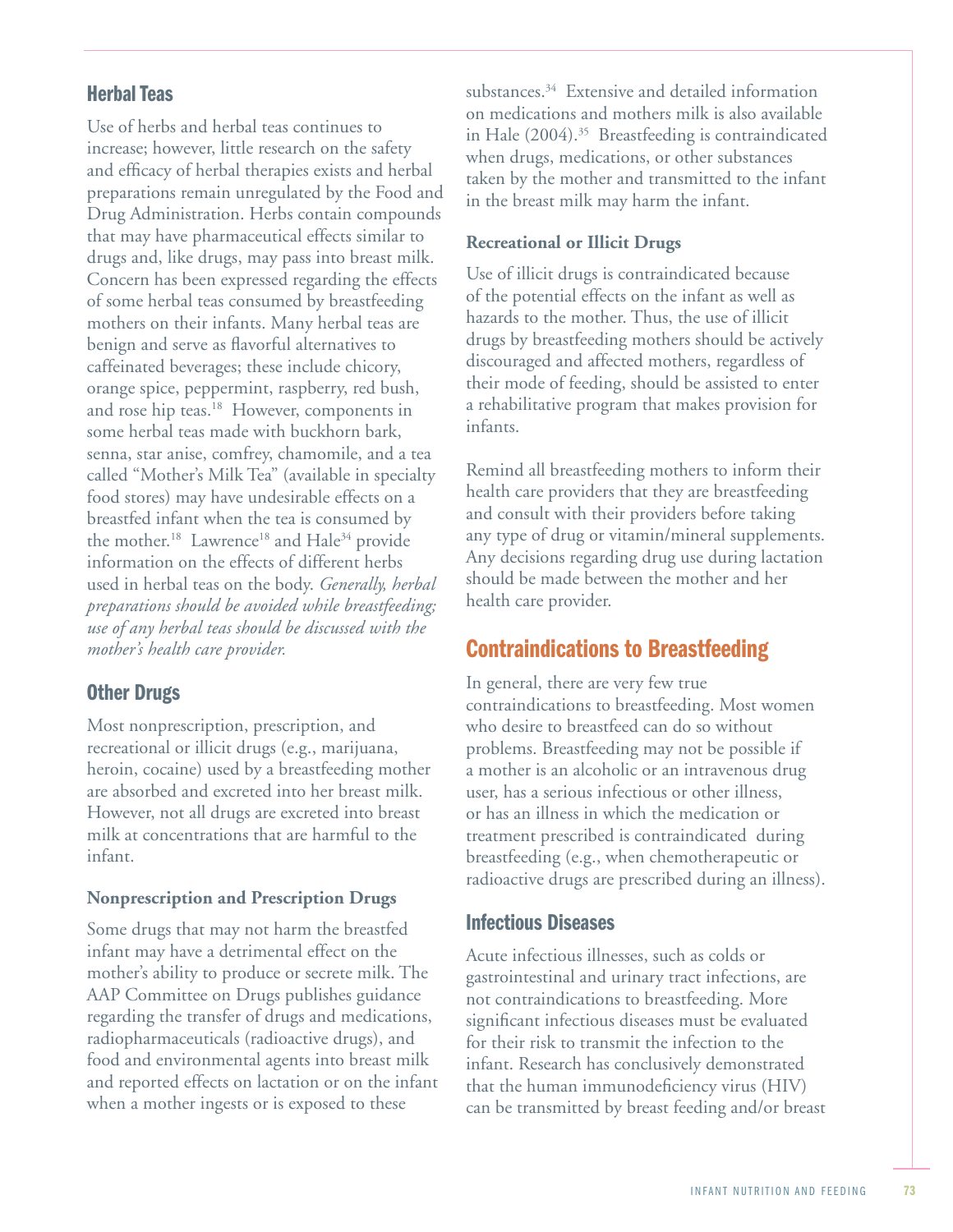milk.36 In the United States, the AAP and the Centers for Disease Control and Prevention (CDC) recommend that HIV-positive mothers should not breastfeed their infants.<sup>37, 38</sup> Because of the lack of unsafe water supplies or nutritious alternatives in developing countries, breastfeeding is recommended for infants of HIV mothers in some other parts of the world. Breastfeeding is also contraindicated for infants of mothers with human T-cell leukemia virus type 1 or type 2 (HTLV-1, HTLV-2) in the United States.<sup>37</sup> Other infectious diseases for which breastfeeding may need to be temporarily discontinued while therapy is initiated or the risk of transmission is passed include hepatitis, cytomegalovirus (CMV), herpes simplex virus, varicella-zoster virus, tuberculosis, and Lyme disease.39 *In all cases of nonroutine infectious illness, the mother's health care provider should be consulted for appropriate therapy and guidance on continuation of breastfeeding.*

#### Metabolic Disorders

If an infant has a metabolic disease that requires a specialized infant formula, breastfeeding may be contraindicated (e.g., in the case of infants with galactosemia, a rare medical condition). Infants with the metabolic disorder phenylketonuria (PKU) can breastfeed on a limited basis as long as their diet is supplemented with a special low-phenylalanine infant formula and they are carefully monitored by their health care provider.39

#### Breast Surgery or Piercing

Medically indicated or cosmetic breast surgery and nipple piercing have become more common in recent years, but generally do not interfere with breastfeeding.23 Women with a history of breast cancer may successfully breastfeed. Previous radiation or lumpectomy does not preclude breastfeeding; those who have had a single mastectomy can breastfeed from the remaining breast. Mothers who have undergone breast enlargement with silicone or saline implants can also safely breastfeed their infants. Breast reduction surgery is more likely to interfere with successful breastfeeding since milk ducts and nerves may have been cut. Pierced nipples do not

interfere with breastfeeding but rings or studs should be removed to prevent the infant from choking. If a pierced nipple was infected at any time, scar tissue may have developed that could make breastfeeding more difficult.

If a woman questions whether breastfeeding is recommended during certain illnesses or medical or drug treatments, refer her to a qualified health care provider for advice.

# Weaning the Breastfed Infant

The AAP recommends that breastfeeding be continued through the infant's first year and for as long after as is mutually desired by the mother and child.<sup>1</sup> Research demonstrates that the benefits of breastfeeding are dose-responsive; the longer a mother breastfeeds, the more benefit her infant will receive. Healthy People 2010 goals call for an increase in breastfeeding rates at 1 year to 25 percent of all infants.7 The decision of when to begin weaning an infant from the breast is up to each mother and infant. However, the weaning process begins in part when complementary foods are introduced and the infant begins breastfeeding less frequently.

#### Approach to Gradual Weaning

Mothers who wish to wean their exclusively breastfed infants onto infant formula tend to experience less discomfort if the weaning process is gradual (e.g., over several weeks or longer). Gradual weaning also allows infants time to adjust to both the taste of infant formula and to drinking from a bottle or cup. Mothers can formally start weaning from the breast by replacing a feeding of breast milk with a feeding of infant formula (or whole cow's milk if the infant is over 12 months old). The first feeding to replace could be the one the infant is least interested in or when the breasts do not feel full. Gradually, over several days or even weeks, additional feedings can be eliminated. When down to one feeding per day, the infant can be breastfed every other day. Some mothers and infants may still want to breastfeed once in a while just for comfort or to relax.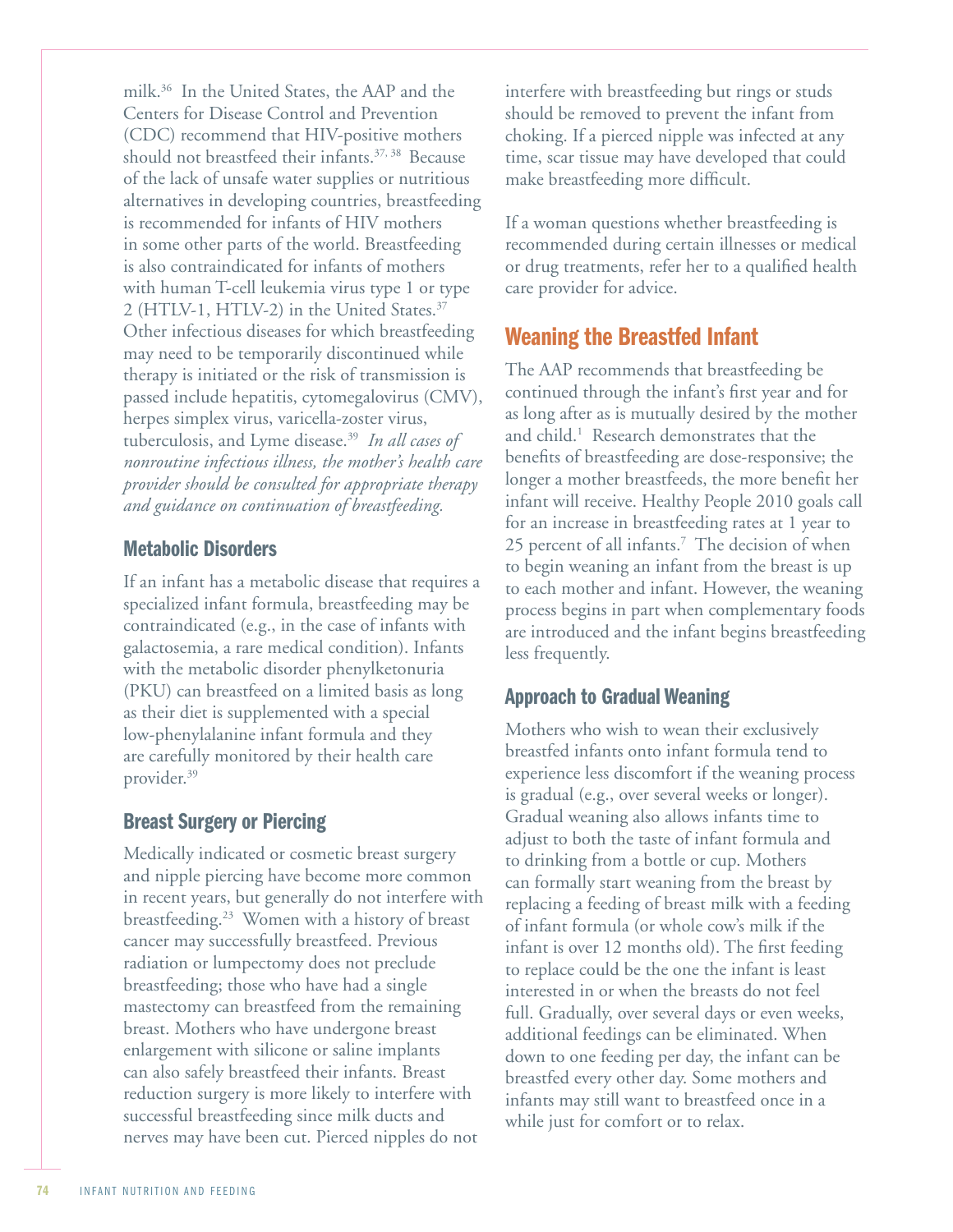#### **Weaning to a Bottle or a Cup**

Mothers who wish to discontinue breastfeeding can wean their infants, over 6 months old, to infant formula in a bottle and/or cup, depending on the infant's developmental ability. Some older infants may need to be weaned to a bottle because they are not developmentally ready to drink significant quantities of liquid from a cup. It is advisable to wean infants entirely off the bottle and onto a cup by about 12 months old. Weaning to infant formula may be easier if powdered infant formula is used – this type of infant formula allows the caregiver to prepare a limited number of bottles, if necessary, without wasting infant formula.

#### **Relactation**

A mother who has mostly or totally weaned and then decides she wants to resume breastfeeding for reasons such as her infant is intolerant to infant formula, can consult with a person trained in lactation management for assistance. Relactation is rebuilding a birth mother's milk supply after it has been reduced or dried up. Refer the mother to a WIC breastfeeding expert or lactation expert for assistance with relactation.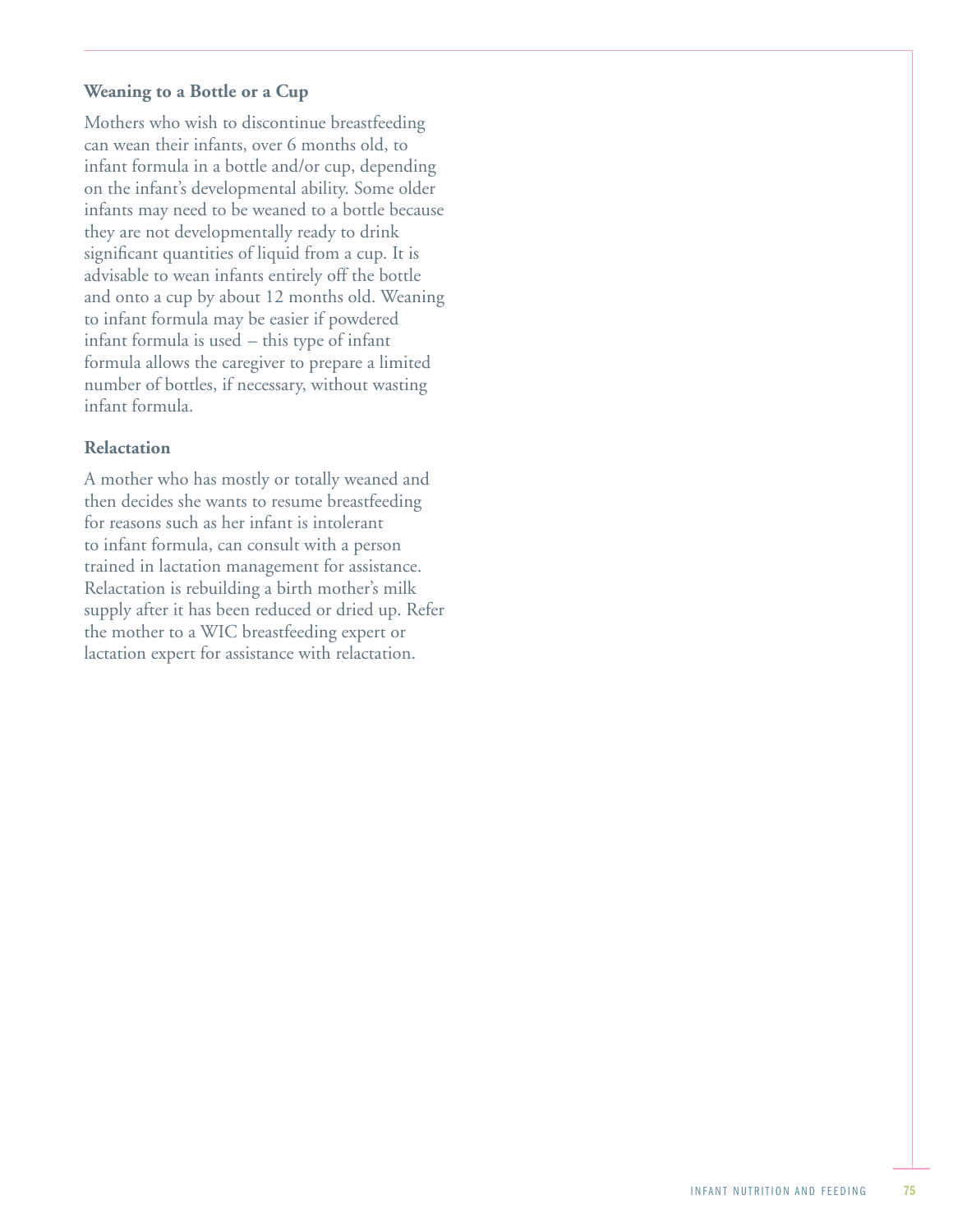# References:

- 1. Work Group on Breastfeeding, American Academy of Pediatrics. Breastfeeding and the use of human milk. *Pediatrics* 1997;100(6):1035-1039.
- 2. Breastfeeding Handbook for Physicians, American Academy of Pediatrics and American College of Obstetricians and Gynecologists. 2006
- 3. American Academy of Family Physicians, Breastfeeding Position Paper, 2001.
- 4. Position of the American Dietetic Association. Breaking the barriers to breastfeeding. *Journal of the American Dietetic Association* 2001;101(10):1213-1220.
- 5. WHO Expert Consultation. The optimal duration of exclusive breastfeeding. 2001 (accessed September 5, 2007). Available at: http://www.who.int/child-adolescent-health/New\_ Publications/NUTRITION/WHO\_CAH\_01\_24.pdf.
- 6. National Immunization Survey; Breastfeeding Data, Centers for Disease Control and Prevention, U.S. Department of Health and Human Services. 2004 (accessed September 5, 2007) Available at: http://www.cdc.gov/breastfeeding/data/NIS\_data/data\_2004.htm.
- 7. U.S. Department of Health and Human Services. Healthy People 2010. 2000 (accessed September 5, 2007). Available at: http://www.healthypeople.gov.
- 8. Hamosh M. Bioactive factors in human milk. *Pediatric Clinics of North America*  2001;48(1):69-86.
- 9. Heinig MJ. Host defense benefits of breastfeeding for the infant: effect of breastfeeding duration and exclusivity. *Pediatric Clinics of North America* 2001;48(1):105-123.
- 10. Wright AL, Bauer M, Naylor A, Sutcliff E, Clark L. Increasing breastfeeding rates to reduce infant illness at the community level. *Pediatrics* 1998;101(5):837-844.
- 11. Anderson JW, Johnstone BM, Remley DT. Breast-feeding and cognitive development: a metaanalysis. *American Journal of Clinical Nutrition* 1999;70:525-535.
- 12. Jain A, Concato J, Leventhal JM. How good is the evidence linking breastfeeding and intelligence? *Pediatrics* 2002;109(6):1044-1053.
- 13. Zeiger RS. Food allergen avoidance in the prevention of food allergy in infants and children. *Pediatrics* 2003;111(6):1662-1671.
- 14. Arenz S, Ruckerl R, Koletzko B, von Kries R. Breast-feeding and childhood obesity a systematic review. *International Journal of Obesity* 2004;28:1247-1256.
- 15. Labbok MH. Effects of breastfeeding on the mother. *Pediatric Clinics of North America*  2001;48(1):143-158.
- 16. USDA Food and Nutrition Service, Best Start Social Marketing. *Loving Support* Through Peer Counseling Curriculum. 2005.
- 17. National WIC Association. *Breastfeeding Promotion and Support in the WIC Program*. Washington, DC: NWA; 2004. Position Paper 04-001.
- 18. Lawrence RA, Lawrence RM. Breastfeeding: A Guide for the Medical Profession. 6th ed. Philadelphia, PA: Mosby, Inc., 2005.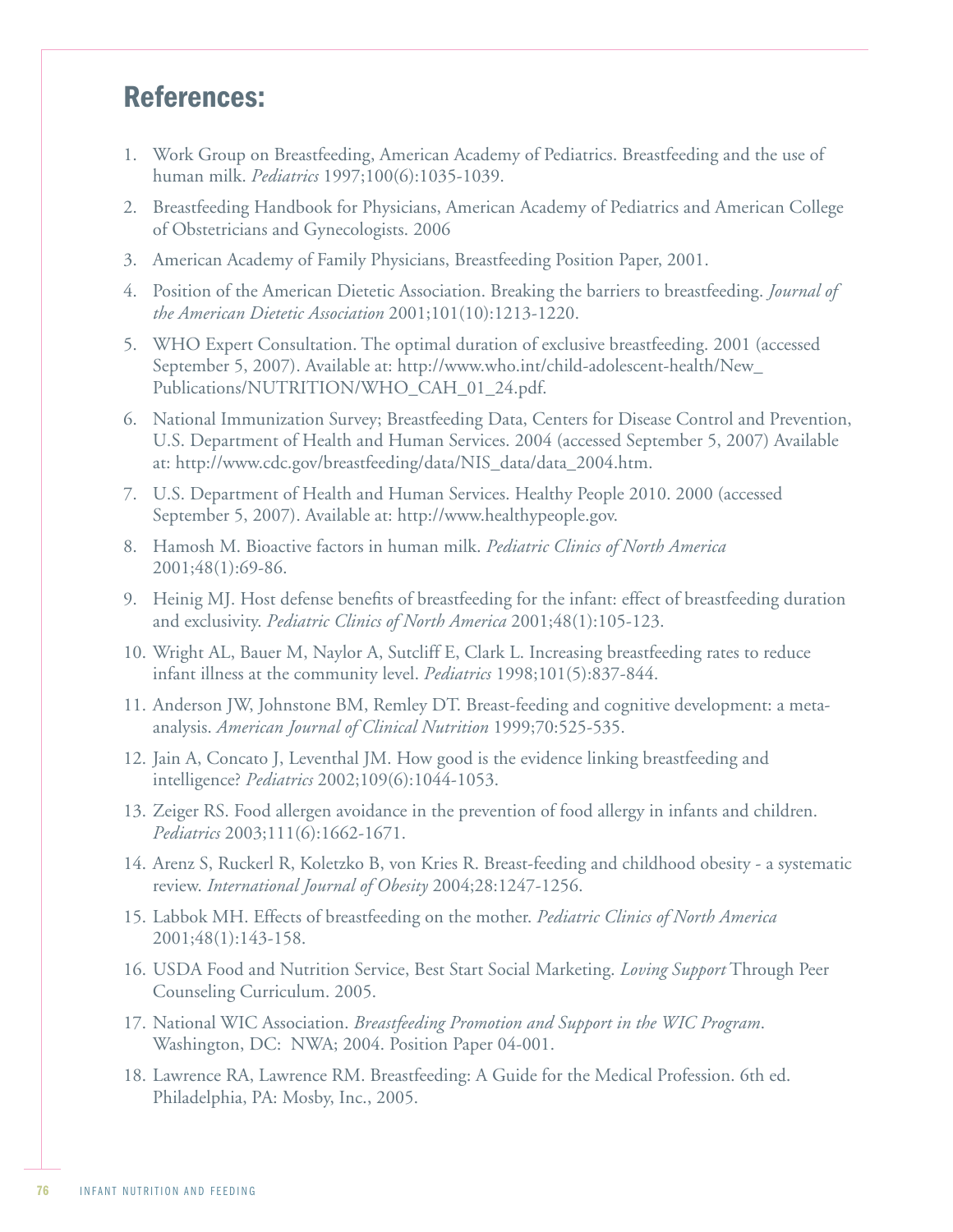- 19. Institute of Medicine, Food and Nutrition Board. Dietary Reference Intakes. Applications in Dietary Assessment. Washington, D.C.: National Academy Press; 2000
- 20. Mohrbacher N, Stock J. La Leche League International. The Breastfeeding Answer Book. 3rd Rev. ed. Franklin Park, Illinois: La Leche League International; 2003.
- 21. Picciano MF. Nutrient composition of human milk. *Pediatric Clinics of North America* 2001;48(1):53-67.
- 22. La Leche League International. The womanly Art of Breastfeeding. 7th ed. Schaumburg, IL: La Leche League International; 2004.
- 23. Meek JY. American Academy of Pediatrics New Mother's Guide to Breastfeeding New York, NY: Bantam Books; 2002.
- 24. Breastfeeding. In: Kleinman RE, editor. Pediatric Nutrition Handbook. 5th ed. Elk Grove Village, IL: American Academy of Pediatrics, 2004:55-85.
- 25. Dewey KG, Nommsen-Rivers LA, Heinig MJ, Cohen RJ. Risk factors for suboptimal infant breastfeeding behavior, delayed onset of lactation, and excess neonatal weight loss. *Pediatrics* 2003;112(3):607-619.
- 26. Howard CR, Howard FM, Lamphear B, deBlieck EA, Eberly S, Lawrence RA. The effects of early pacifier use on breastfeeding duration. *Pediatrics* 1999;103(3):e33.
- 27. Wright AL, Rice S, Wells S. Changing hospital practices to increase the duration of breastfeeding. *Pediatrics* 1996;97(5):669-675.
- 28. U.S. Environmental Protection Agency. Respiratory Health Effects of Passive Smoking: Lung Cancer and Other Disorders. Report EPA/600/6-90/006F. Washington, D.C.: U.S. Environmental Protection Agency; 1992.
- 29. U.S. Department of Health and Human Services. The Health Consequences of Smoking: A Report of the Surgeon General. Atlanta: Centers for Disease Control and Prevention; 2004.
- 30. Cobo E. Effect of different doses of ethanol on the milk-ejecting reflex in lactating women. *American Journal of Obstetrics and Gynecology* 1973;115:817-821.
- 31. Mennella J, Beauchamp G. The transfer of alcohol to human milk. *New England Journal of Medicine* 1991; 325:981.
- 32. Mennella J, Gerrish C. Effects of exposure to alcohol in the mother's milk on infant sleep. Pediatrics 1998;101(5):e2.
- 33. U.S. Department of Health and Human Services and U.S. Department of Agriculture. Dietary Guidelines for Americans, 2005. 2005 (accessed September 5, 2007) Available at: http://www. health.gov/dietaryguidelines/default.htm.
- 34. Committee on Drugs, American Academy of Pediatrics. The transfer of drugs and other chemicals into human milk. *Pediatrics* 2001;108(3):776-789.
- 35. Hale TW. Medications and Mothers' Milk.11th ed. Amarillo, TX: Pharmasoft Publishing; 2004.
- 36. Read JS; Committee on Pediatric AIDS, American Academy of Pediatrics. Human milk, breastfeeding, and transmission of human immunodeficiency virus type 1 in the United States. *Pediatrics* 2003;112(5):1196-1205.